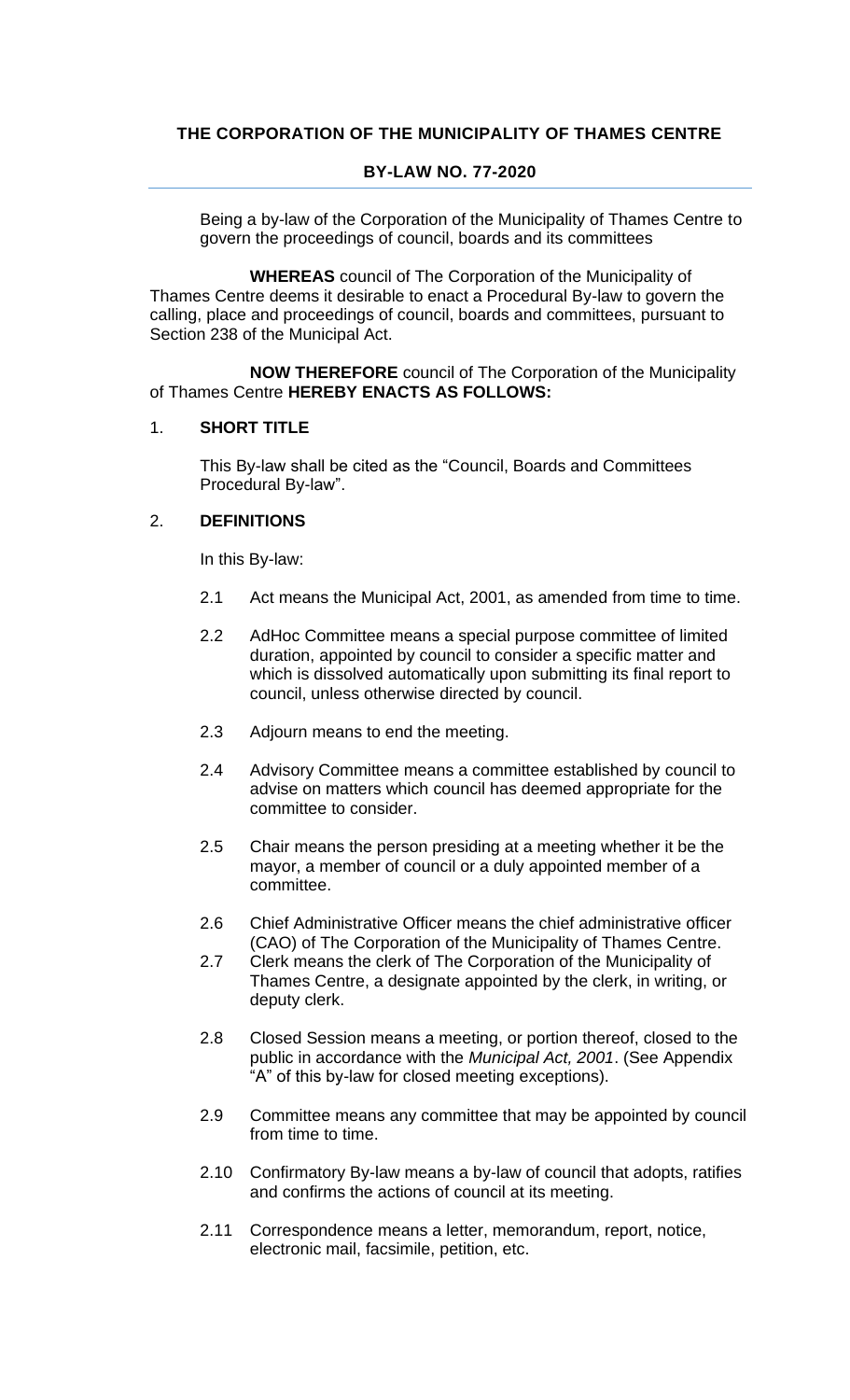- 2.12 Council means council of The Corporation of the Municipality of Thames Centre.
- 2.13 Councillor means a person elected or appointed as a member of council.
- 2.14 Decorum means behavior that, in the opinion of the Presiding Officer, promotes an atmosphere of respect in council chambers.
- 2.15 Delegation means a person(s) addressing council, board or committee at a meeting for the purpose of making a request, recommendation or expressing concerns.
- 2.16 Deprecating means attacks of character, attacks of reputation, name calling, or comments that are injurious to reputation, derogatory, slanderous, or libelous.
- 2.17 Deputy Mayor means the deputy mayor of the Municipality of Thames Centre elected by general vote, who also represents the municipality at Middlesex County council along with the head of council. Presides at all meetings of council in the absence of the mayor.
- 2.18 Electronic Meeting means a meeting called and held in full or in part via electronic means (including, but not limited to, video conference, audio conference, teleconference, or other appropriate electronic means), and with or without in-person attendance.
- 2.19 Emergency means a situation or an impending situation that constitutes a danger of major proportions that could result in serious harm to persons or substantial damage to property and that is caused by forces of nature, a disease or other health risk, an accident or an act whether intentional or otherwise, as defined in the municipality's Emergency Response Plan.
- 2.20 Friendly Amendment means an amendment that is perceived by all parties as an enhancement to the original motion.
- 2.21 Head of Council means the mayor and who shall preside at all meetings of council.
- 2.22 Majority means more than half of the votes cast by those members of council present at the meeting.
- 2.23 Mayor means the member of council who has been elected by a general vote as mayor and in accordance with the *Municipal Act, 2001,* acts as the chief executive officer of The Corporation of the Municipality of Thames Centre; and, who along with the deputy mayor, represents the municipality at Middlesex County council.
- 2.24 Meeting means any regular, special or other meeting of a council, board or a committee of either of them, where
	- (a) a quorum of members is present, and
	- (b) members discuss or otherwise deal with any matter in a way that materially advances the business or decision making of council, board or committee.
- 2.25 Minutes mean a record without note or comment of all resolutions, decisions and other proceedings of the meetings of council, board or committee, whether it is closed to the public or not. (See subsection 239 (7) of *Municipal Act)*.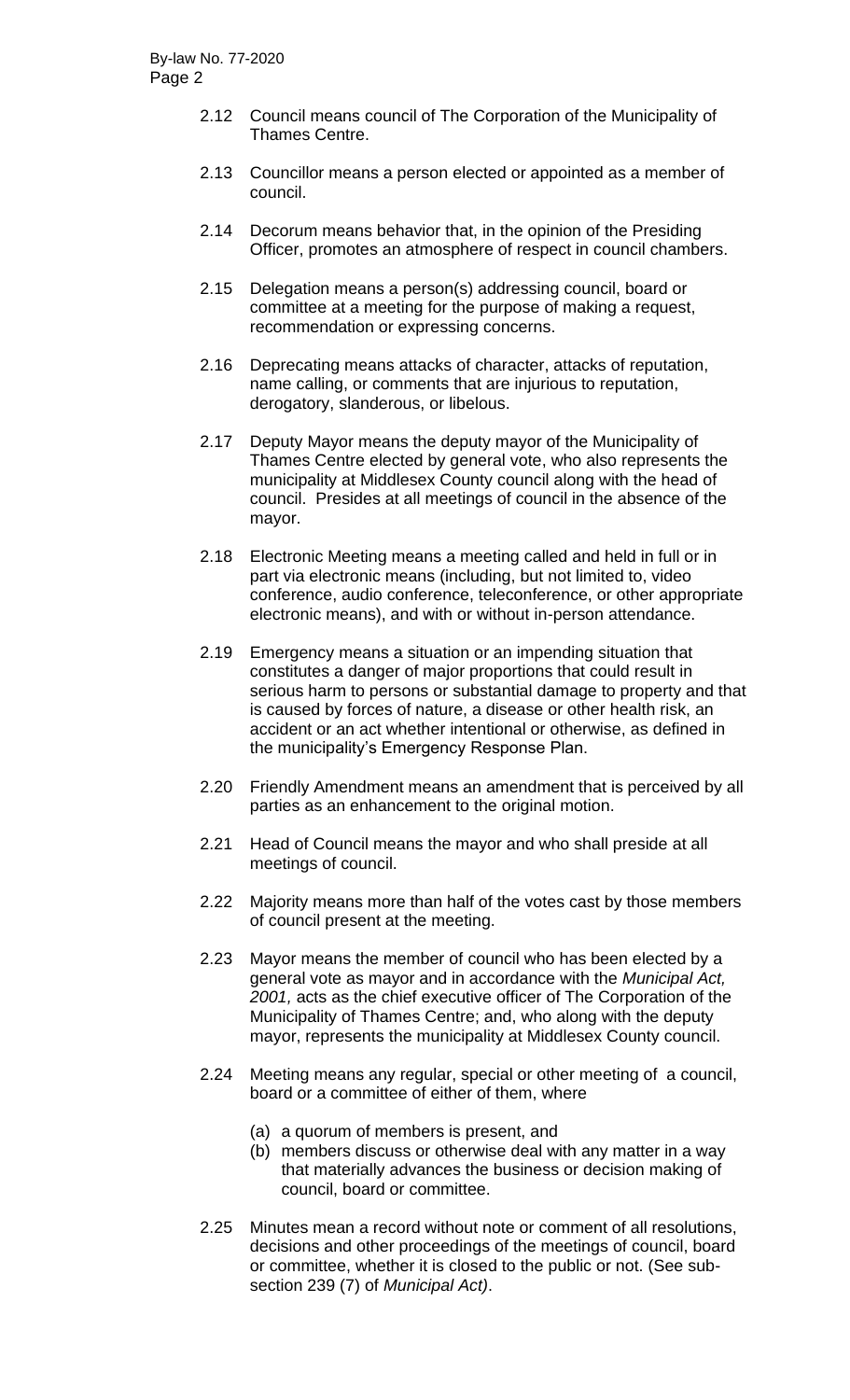- 2.26 Motion means a question to be considered by council, board or committee of council which is read, moved, seconded, and is subject to debate. When a motion is carried, it becomes a resolution.
- 2.27 Municipality or Corporation means The Corporation of the Municipality of Thames Centre.
- 2.28 Pecuniary Interest means a direct, indirect or deemed financial interest as described in the *Municipal Conflict of Interest Act.*
- 2.29 Point of Order means the raising of a question by a Member for the purpose of calling attention to a deviation or departure from the rules of procedure.
- 2.30 Point of Privilege means the raising of a question by a Member where they feel that their integrity, the integrity of the Council, or the integrity of staff has been impugned by another member, a delegate, a presenter or a speaker.
- 2.31 Presentation means information presented to council, board or committee by an individual, body, government or agency on an issue that may not require any action to be taken by council, board or committee.
- 2.32 Presiding Officer means the person designated to preside at a council, board or committee meeting. (See sub-section 238(4) of the *Municipal Act).*
- 2.33 Quorum means the majority of the members of council, board or committee. (See section 237 of the *Municipal Act).*
- 2.34 Recorded Vote means the recording of the name and vote of every member who is present at the meeting when a member present requests immediately before or after the taking of the vote that the vote be recorded. (See sub-section 246 (1) of *Municipal Act).*
- 2.35 Report means a written document prepared by municipal employees, committees, consultants, solicitors or other individuals appointed by council for the purpose of providing advice, alternatives and/or recommendations on various matters.
- 2.36 Resolution means a formal motion duly moved and seconded by members of council, board or committee.

## **3. AUTHORITY**

The *Municipal Act,* provides that council may determine its own rules of procedure for meetings, subject to restrictions and requirements of the *Municipal Act*. The following set of rules shall be in effect upon their adoption by council until such time as they are amended or new rules adopted.

## **4. GENERAL RULES**

- 4.1 The provisions contained in this by-law shall govern the proceedings of council, boards and committees unless otherwise prescribed.
- 4.2 In any case for which provision is not made in these rules and regulations, the procedure to be followed shall be as near as may be followed in the most recent edition of Roberts Rules of Order in existence at the time shall be referred to.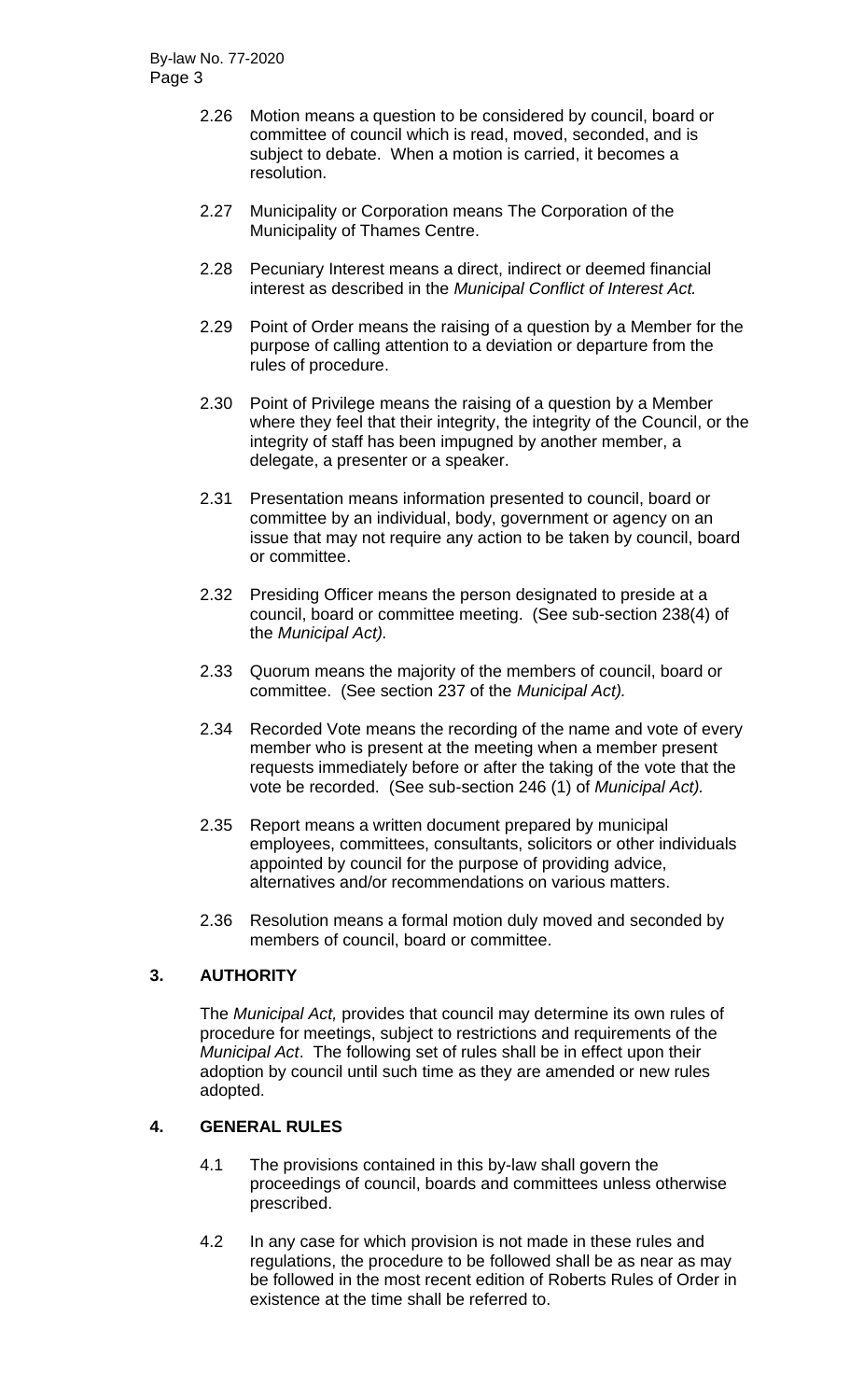- 4.3 Members of council shall comply with the *Municipal Conflict of Interest Act*.
- 4.4 The use of recording equipment may be permitted with the approval of the head of council or presiding officer.
- 4.5 Cell phones are required to be either turned off or placed on vibrate during council, board or committee meetings.
- 4.6 Should the Municipality of Thames Centre be requested to provide a person with a disability a document or information, the Municipality will take into consideration the communication needs of the person with a disability and endeavour to provide the information to the person in a format that takes into account the person's disability.
- 4.7 Vacancies
	- (a) Should any member of council fail to attend meeting of council for three (3) successive months without being authorized to do so by a resolution of council, the office becomes vacant. (See sub-section 259 (1) (c) of *Municipal Act*).
	- (b) Notwithstanding the above, an office is not vacated by a Member of Council who is absent for twenty (20) consecutive weeks or less if the absence is as a result of the Council Member's pregnancy, the birth of the Council Member's child or the adoption of a child by the Council Member in accordance with Subsection 259(1.1) of the Municipal Act. *See also Pregnancy and Parental Leave for Members of Council Policy.*
- 4.8 Temporary Replacements on Upper-tier Council
	- (a) Council may appoint one (1) alternate member to temporarily replace a person who is a member of both the lower-tier and upper-tier council if the member is unable to attend an upper-tier council meeting.

# **5. MEETINGS**

- 5.1 Meeting Location
	- (a) In-person meetings of council shall take place in council chambers at the Municipal Office, 4305 Hamilton Road, Dorchester. See Section 7.3 for Electronic Participation at Meetings.
	- (b) In the event that it is not convenient or feasible to hold the meeting in council chambers, council or the clerk, as the case may be, may specify a location within the municipality or an adjacent municipality to hold its meeting (e.g. such as in the event of an emergency).
	- (c) Notwithstanding sections 5.1(a) and (b) above, in the event of an emergency, as defined under section 2.19 of this bylaw, council shall determine, at its discretion, other locations within or outside the municipality to hold its meeting. The clerk shall provide notice of such meeting in accordance with section 6.3 of this by-law.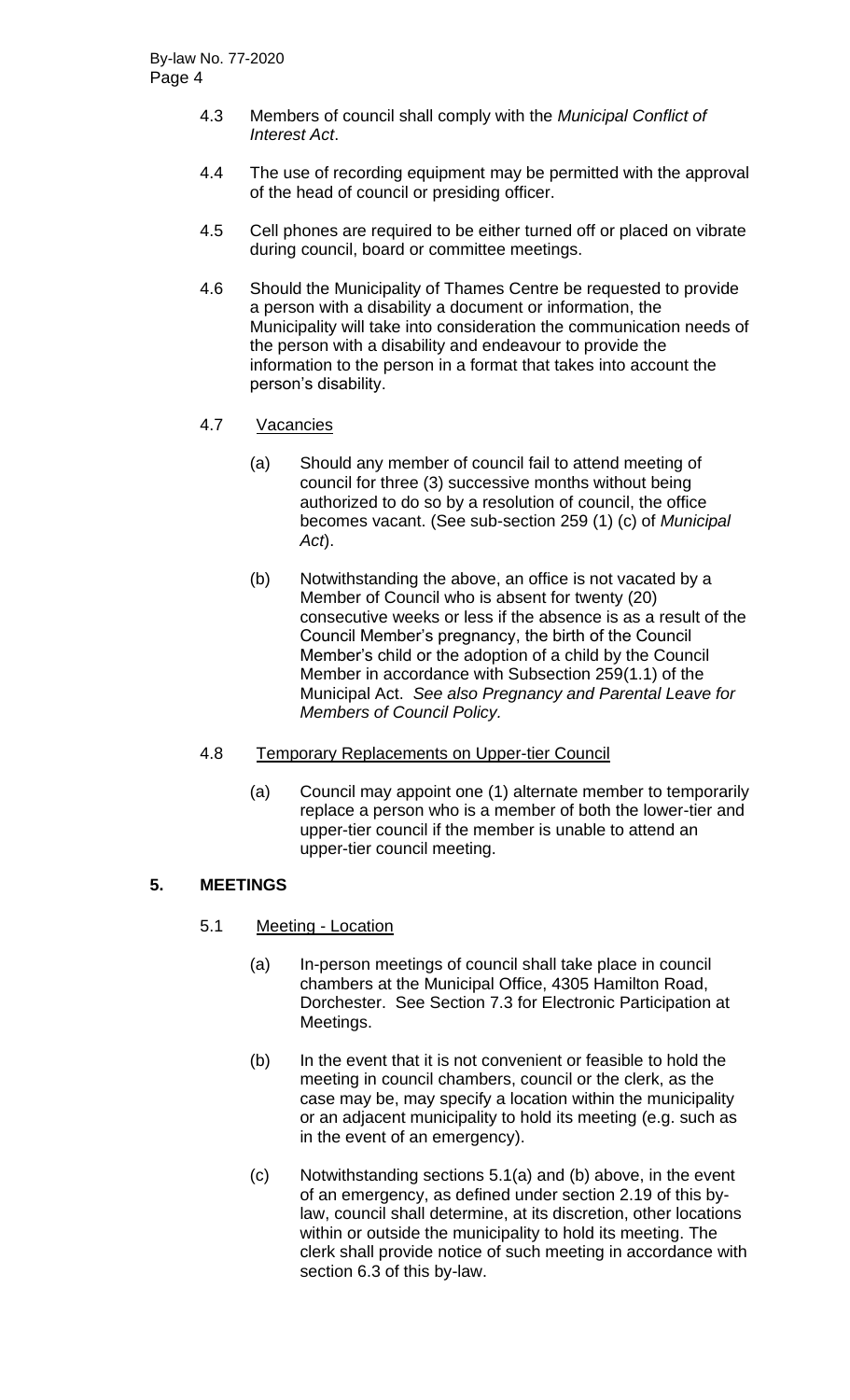(d) Council to the best of their ability will have meeting locations accessible to persons with disabilities. Also, council shall ensure that any members of council with disabilities are adequately accommodated to ensure their participation.

## 5.2 Meeting Schedule - Times

- (a) The first or inaugural meeting of the new council after a regular election shall be held on the first Wednesday after the beginning of the term of office at 11:00 a.m. The inaugural meeting shall be for ceremonial purposes only consisting of the swearing in of members.
- (b) Prior to the first meeting in each calendar year, council shall establish a schedule of all regular council meeting dates for the calendar year, including, time and location of the meetings.
- (c) Except as otherwise noted on the meeting schedule or as directed by council, there shall be two (2) meetings per month and such meetings shall consist of one (1) day meeting and one (1) evening meeting. Except as otherwise noted on the meeting schedule or as directed by council, meetings shall commence at the hour of 1:00 p.m. and the evening meetings shall commence at the hour 5:00 p.m.
- (d) Notwithstanding the above, there shall be only one (1) meeting per month in July, August and December. Except as otherwise noted on the meeting schedule or as directed by council, these meetings shall commence at 1:00 p.m. The head of council or clerk may change the commencement time of these meetings.
- (e) See section 26 of this by-law for adjournment of the day and evening meetings.

## 5.3 Meeting Schedule – Special Meetings

- (a) The head of council may, at any time, call a special meeting of council.
- (b) Upon receipt of a petition of the majority of the members of council, the Clerk shall call a special meeting of council for the purpose and at the time and location mentioned in the petition.
- (c) No business may be transacted at a special meeting other than that specified in the notice or agenda.

## 5.4 Meeting Schedule - Emergency Meetings

Notwithstanding any other provision of this by-law, the mayor may at any time call an emergency meeting of council, as defined under section 2.19 of this by-law, or any other similar unforeseen circumstance, at any time.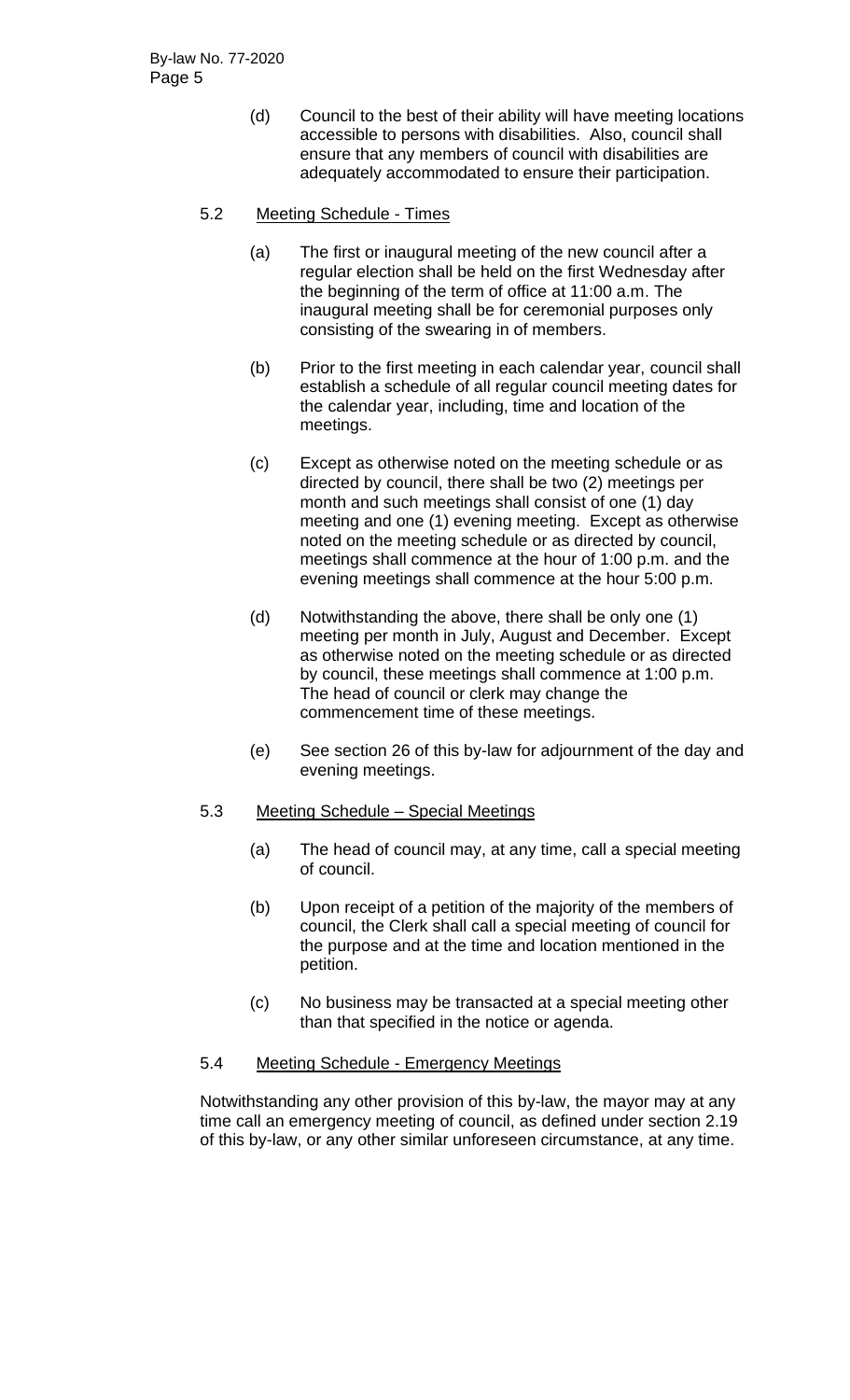# **6. NOTICE OF MEETINGS**

## 6.1 Regular Meetings

- (a) The schedule of council meetings shall be advertised on the municipal website. The posting of the meeting schedule shall constitute notice for all council meetings. The clerk shall revise the meeting schedule if it is deemed necessary to cancel a meeting, change the date, location or time of a meeting.
- (b) The council meeting agenda will be posted on the municipal website for public viewing at least seventy-two (72) hours in advance of said meeting. The posted agenda shall be considered as notice of regular meetings of council. The agenda shall include the date, time and place of the meeting.

# 6.2 Special Meetings

- (a) The clerk shall ensure that notice of each special meeting of council is provided to the members of council and the public at least twenty-four (24) hours in advance of the said meeting by posting on the municipal website. The members of council shall receive notice of the special meeting electronically or by telephone.
- (b) The clerk shall revise the meeting schedule in the event that a special meeting is called.

## 6.3 Emergency Meeting

(a) The clerk shall ensure that notice of an emergency meeting of council is provided to the members of council and the public once the meeting has been scheduled. The members of council shall receive notice of the emergency meeting electronically or by telephone. The public shall receive notice by posting on the municipal website. If it is not feasible to provide notice by any of the above methods, then notice shall be given in whatever manner is deemed to be effective and appropriate, given the circumstance.

## 6.4 Cancelled Meetings

- (a) The clerk, in consultation with the head of council, may cancel a meeting of council when, in their opinion, there is sufficient cause to do so. The clerk shall provide notice of cancellation of a meeting to council, municipal staff and all other interested parties a minimum of three (3) hours in advance of a meeting. Notice of cancellation of a meeting shall be provided in a manner deemed to be effective appropriate given the circumstance. The public shall receive notice by posting on the municipal website and/or by posting notice on the entrance doors located at the municipal office; or in the event that the meeting is being held at another location, the entrance door of the meeting location.
- 6.5 Lack of receipt of the notice by any member of council shall not affect the validity of holding a meeting nor any action taken at a meeting.
- 6.6 The notice requirements set out in this by-law are minimum requirements only, and the clerk may give notice in an extended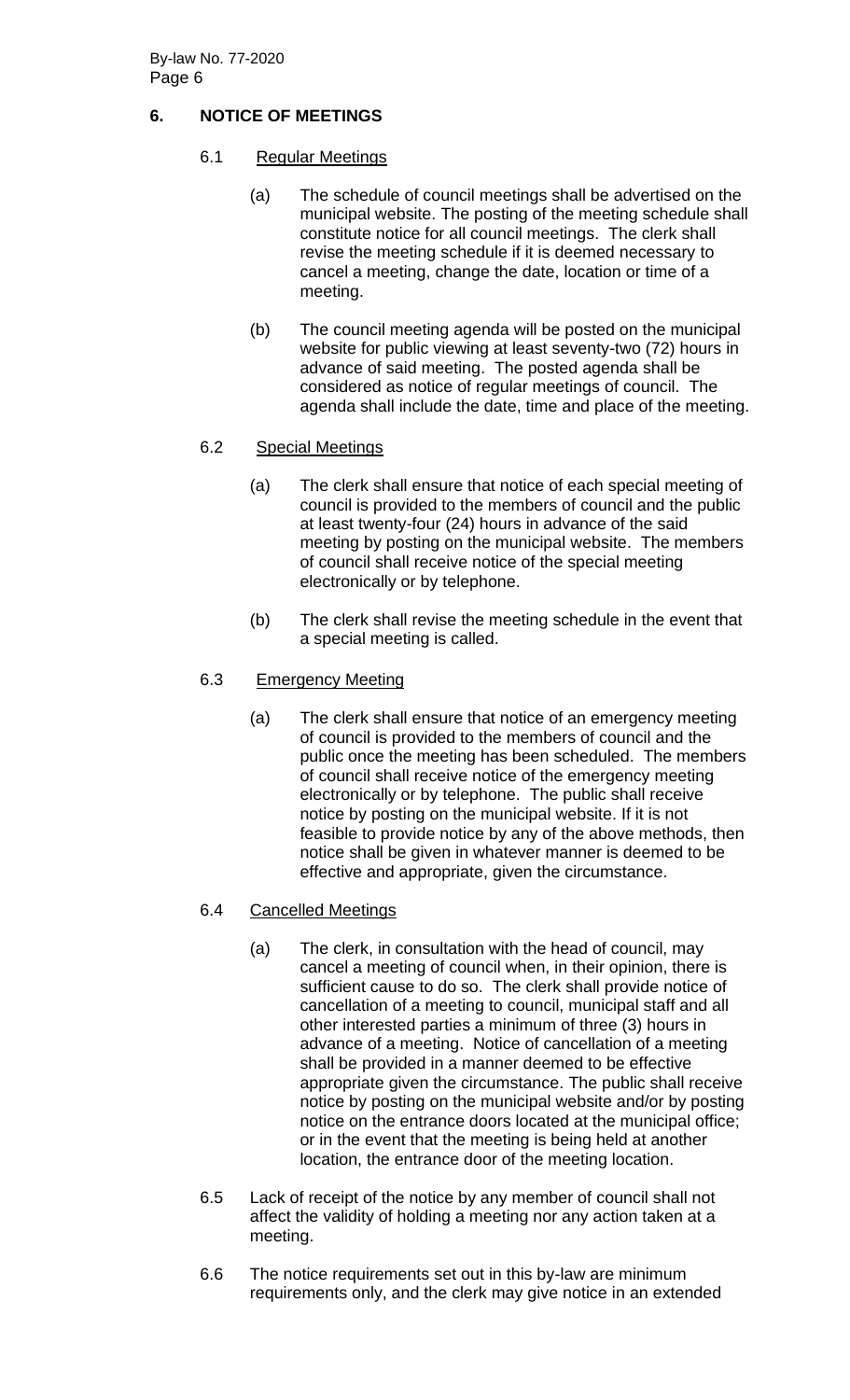manner if in the opinion of the clerk, the extended manner is reasonable and necessary in the circumstances.

# **7. MEETINGS OF COUNCIL**

No meeting of council is a properly constituted meeting unless the Clerk or acting clerk appointed by council, is present.

- 7.1 Open Meetings
	- (a) All regular meetings, special and emergency meetings of council, local boards and meetings of committees of either of them, shall be open to the public, but a meeting or any part thereof may be closed to the public, subject to the provisions of Section 239 of the *Municipal Act.*
	- (b) All votes of council shall be open to the public except those votes taken during a meeting or part thereof that is closed to the public in accordance with Section 239(6) of the *Municipal Act*.
- 7.2 Closed Sessions
	- (a) For purposes of this section, a meeting not open to the public shall be called a "closed session".
	- (b) All meetings of council, board and committee shall be open to the public except as provided for in section 239 of the *Municipal Act*. See Appendix "A" of this by-law for closed meeting exceptions, as amended from time to time.
	- (c) Before holding a closed session, council shall state by resolution the reason for holding the closed session and the general nature thereof. See Appendix "A", sub-section 239 (4) of this by-law for resolution for closed session under the *Municipal Act*.
	- (d) A meeting shall not be closed to the public during the taking of a vote except as provided for in subsection 239 (6) of the *Municipal Act.* See Appendix "A", sub-section 239 (6), for exceptions.
	- (e) When a closed session is necessary, it will be a requirement that the minutes shall be prepared without note or comment but shall not require approval.
	- (f) Electronic Meetings (including hybrid) Password protected Closed Session agenda packages may be sent electronically to all council members when any member is participating remotely. Members shall delete agenda once the meeting that the agenda was prepared for has adjourned.
	- (g) In-person Meetings closed session agenda packages shall be circulated to council members on coloured paper in advance of the closed session. The closed session material shall be returned to the clerk or their designate at the close of the meeting at which the closed session is held.
	- (h) Upon the completion of the closed session, council members shall immediately reconvene in open session and the head of council or presiding officer shall report the results of the closed session.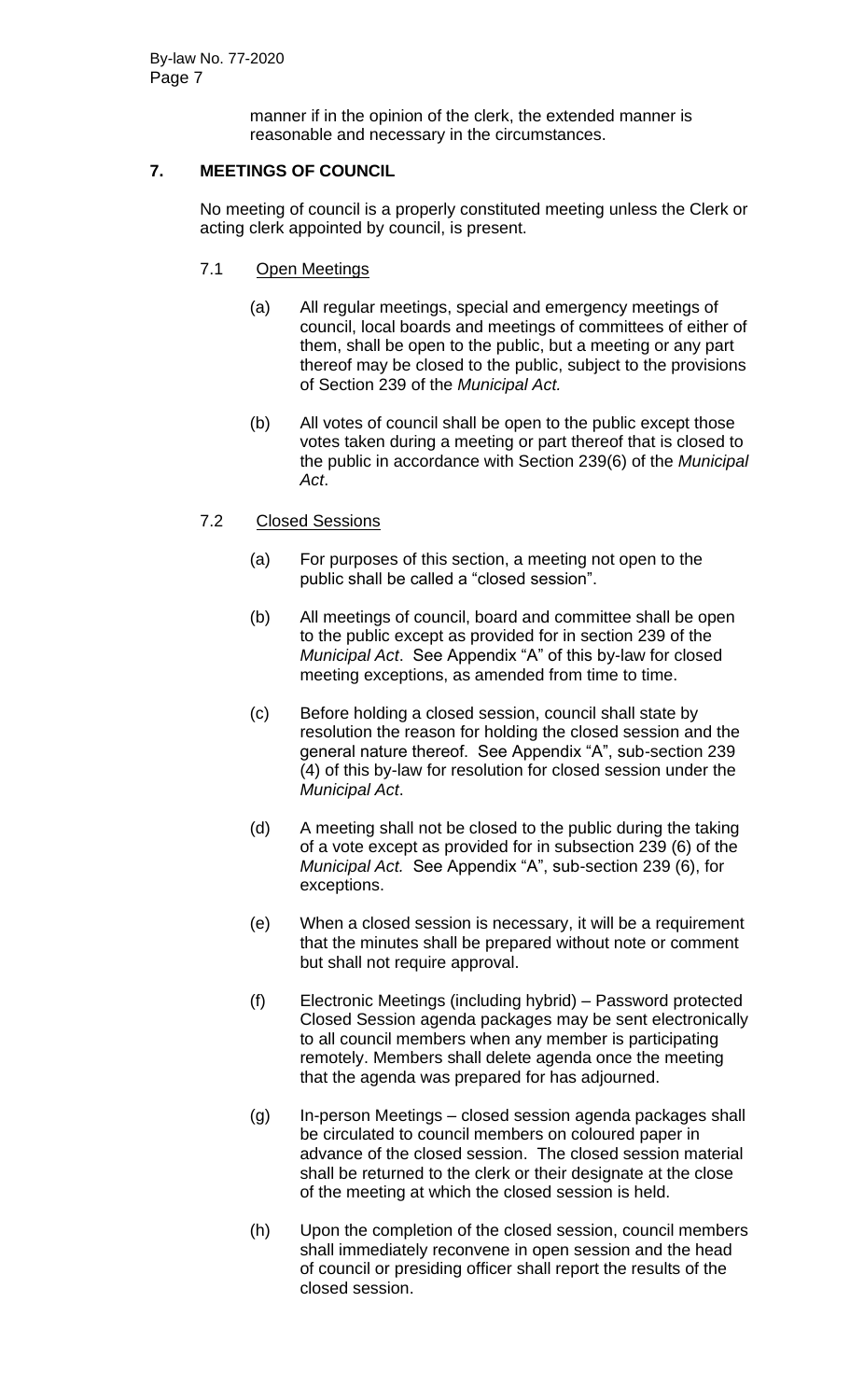- (i) The clerk shall be responsible for retaining a confidential copy of all original documentation distributed in relation to closed sessions, and for retaining the confidential minutes of all closed sessions in the electronic records management system.
- (j) It shall be the responsibility of the members of council and municipal staff to respect the confidentiality of all matters disclosed to them and materials provided to them during closed sessions.

## 7.3 Electronic Participation at Meetings

# **Electronic Meeting**

(a) Notwithstanding any other provision of the Council Procedural By-law No. 77-2020, a regular or special or other meeting of Council may be conducted by an Electronic Meeting where deemed appropriate by the Head of Council in his or her sole discretion, including, but not limited to in the case of an emergency declared pursuant to the EMCPA, in accordance with this section and any Emergency Electronic Meeting Protocol as may be approved by Council.

# **Physical Place**

(b) Where an Electronic Meeting is held, such meeting will be chaired physically from a location within the municipality or an adjacent municipality identified in the posted public agenda, as is necessary in accordance with section 236(1) of the Municipal Act. The Electronic Meeting shall be presided over by the Mayor or their designate.

## **Physical Attendance of Public**

(b) Where necessary, an Electronic Meeting may be held without physical attendance by Members, municipal staff or the public.

## **Public Notice of Electronic Meeting**

(c) Whenever possible, the posted agenda will include sufficient information for the public to electronically access the open session of an Electronic Meeting.

## **Public Meetings**

- (d) Statutory public meetings involving public participation will be facilitated remotely via electronic communication as deemed appropriate by the Clerk.
- (e) Members of the public who wish to participate in a scheduled public meeting shall notify the Clerk in the manner outlined in the public meeting notice.

## **Delegations**

(f) Public Delegations will be facilitated remotely via electronic communication as deemed appropriate by the Clerk. The provisions set out in Section 18 apply. Confirmed delegations will be provided details on how to join the meeting remotely.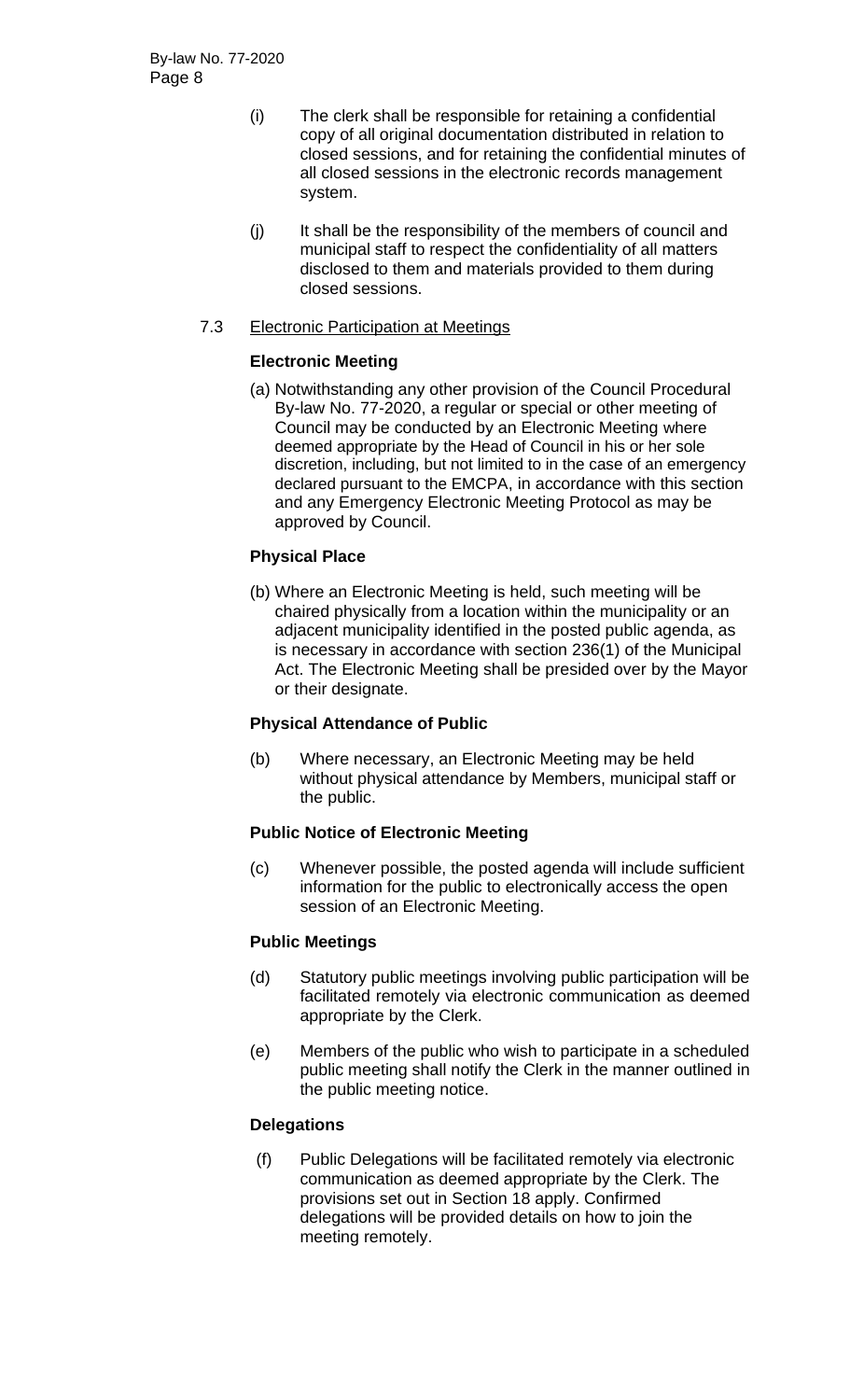## **Quorum and Voting**

(g) A Member of Council who is participating electronically in a meeting may be counted in determining quorum at any point in time during the meeting and shall be entitled to vote through a vote recorded by the Municipal Clerk as if they were attending the meeting in person.

## **Closed Meeting**

(h) An Electronic Meeting may include a Closed Session, which shall be conducted in the absence of the public.

# **Application and Conflict**

(i) Notwithstanding the foregoing, Council Procedural By-law No. 77-2020 shall continue to apply to an Electronic Meeting held pursuant to this Section, except that this Section and any Electronic Meeting Protocol, attached as Appendix "C", approved by Council and any Provincial legislation or order shall prevail to the extent of any conflict.

# **8. CALLING OF MEETINGS TO ORDER AND QUORUM**

- 8.1 The head of council or presiding officer shall call the members of council to order as soon after the hour fixed for holding of the meeting a quorum is present.
- 8.2 A majority of all members of council shall constitute a quorum and be necessary for the transaction of business. A majority of all members of council shall be determined as three (3) members of council.
- 8.3 If a quorum is not present one-half  $(\frac{1}{2})$  hour after the time appointed for the commencement of the meeting, the clerk or their designate shall indicate that no quorum is present and record the names of those members of council in attendance and they shall adjourn to the appointed time for the next scheduled meeting.
- 8.4 Where the number of members of council who are unable to participate in a meeting by reason of the provisions of the *Municipal Conflict of Interest Act, R.S.O. 1990*, such that, at that meeting the remaining members of council are insufficient to constitute a quorum, the remaining members of council shall be deemed to constitute a quorum, provided such number is not less than two (2).
- 8.5 If during the course of a council meeting, a quorum is lost, the head of council or presiding officer shall declare that the meeting shall stand recessed temporarily or be adjourned until the date of the next regular meeting or other meeting called in accordance with the provisions of this by-law.
- 8.6 If members of council are not going to be in attendance or are going to be late for a meeting, they shall contact the office of the clerk in advance of the meeting.

# **9. ROLE OF COUNCIL**

9.1 The role of council is described under section 224 of the *Municipal Act*. See Appendix "B" of this by-law for section 224 of the *Municipal Act*.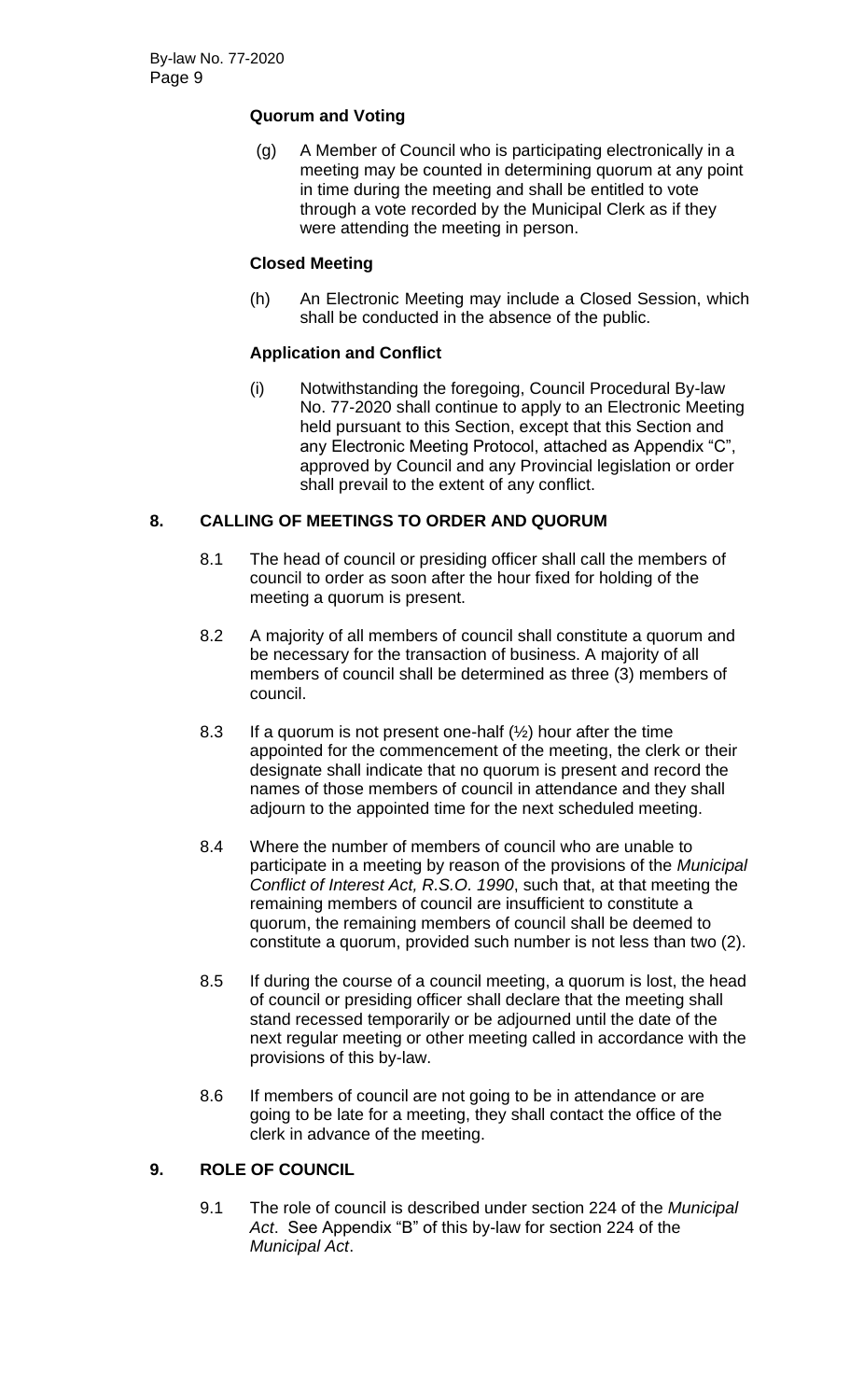- 9.2 Members of council shall come prepared to every meeting by having read all the material supplied, including the agenda and municipal staff reports, to facilitate discussion and the determination of action at the meeting. The members of council are encouraged to make inquiries of municipal staff regarding the materials supplied with the agenda in advance of the meeting.
- 9.3 Requests for substantive reports shall be authorized by council resolution and the resolution shall identify the appropriate department or department head and objectives of the report.
- 9.4 No member of council shall have the authority to direct or interfere with the performance of any work for the Municipality.

# **10. ROLE OF HEAD OF COUNCIL**

10.1 The role of the head of council is described under section 225 of the *Municipal Act*. See Appendix "B" of this by-law for section 225 of the *Municipal Act*.

## **11. HEAD OF COUNCIL AS CHIEF EXECUTIVE OFFICER**

11.1 The role of the head of council as chief executive officer is described under section 226.1 of the *Municipal Act*. See Appendix "B" of this by-law for section 226.1 of the *Municipal Act*.

# **12. ROLE OF PRESIDING OFFICER**

- 12.1 The head of council, if present, shall preside as chair at all meetings of council. In the event that the head of council is absent; has a conflict under the *Municipal Conflict of Interest Act*; refuses to act; or the office becomes vacant, the deputy mayor shall act in the place and stead of the head of council, and while so acting the deputy mayor may exercise all the rights, powers and authority of the chair while presiding at meetings.
- 12.2 In the absence of both the head of council and the deputy mayor, and if a quorum is present, council shall elect a chair from amongst its members of council present. While presiding, the member appointed by council shall have all the powers of the head of council.
- 12.3 As soon after the hour of the commencement of the meeting, provided a quorum is present, the head of council or presiding officer shall take the chair and the members of council shall be called to order.
- 12.4 The head of council or presiding officer shall:
	- (a) preside over council meetings so that its business can be carried out efficiently and effectively;
	- (b) ensure that the members of the public feel safe to participate in public debate;
	- (c) preserve order and decorum within council chambers in accordance with Section 13 of this by-law;
	- (d) put to vote all questions which are duly moved and seconded and to announce the result;
	- (e) authenticate by electronic signature all by-laws, minutes and, when necessary, documents authorized by council;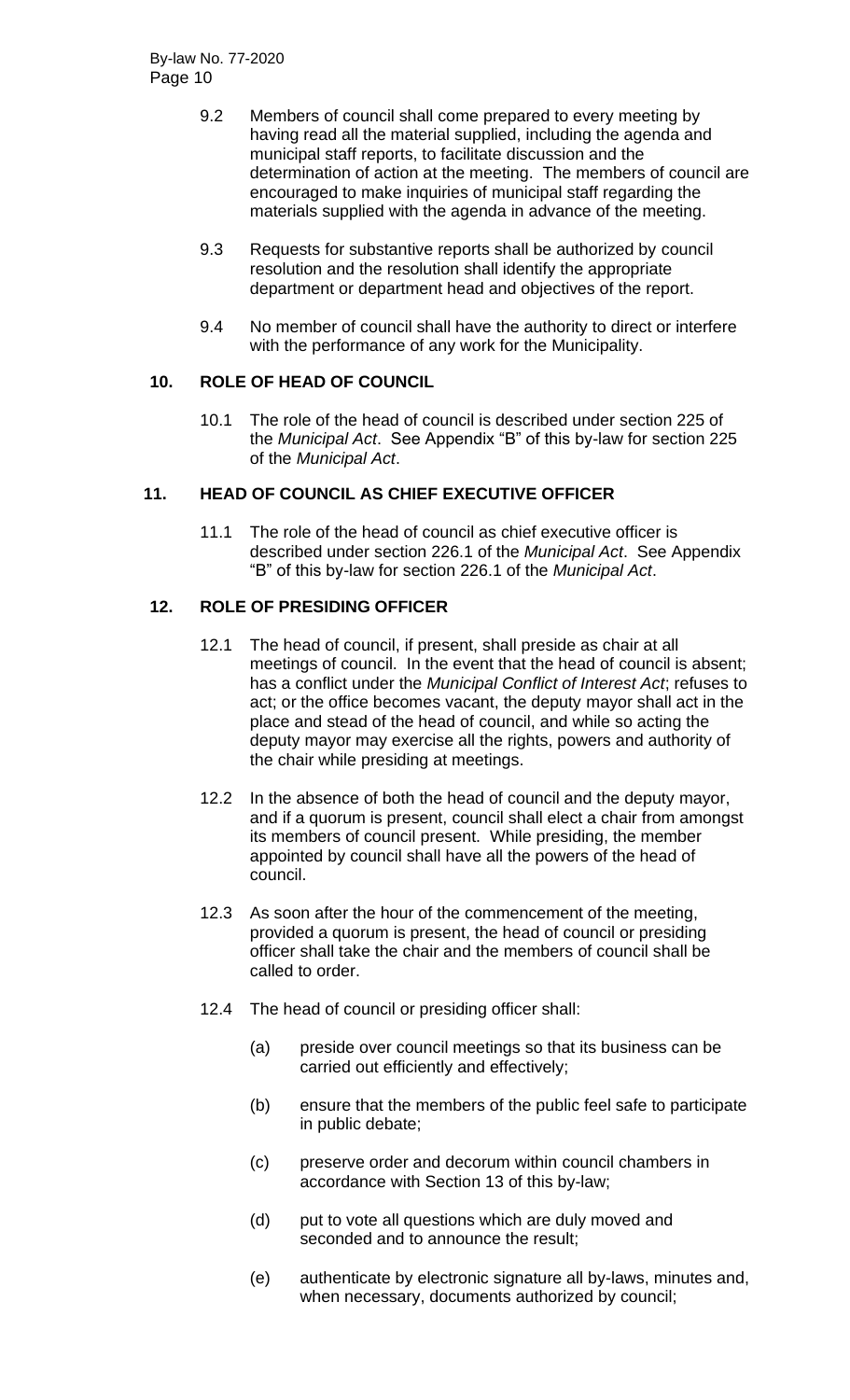- (f) represent and support council, declaring its' will and obeying its decision in all things;
- (g) ensure that the decisions of council are in conformity with the laws and by-laws governing the activities of council;
- (h) adjourn the meeting when business is concluded;
- (i) adjourn the meeting without question in the case of grave disorder arising in council chambers;
- (j) The head of council or presiding officer may order any individual or group in attendance at the meeting to cease and desist any behaviour which disrupts the order and decorum of the meeting, including inappropriate behaviour towards members of council and municipal staff and to order the individual or group to vacate council chambers where such behaviour persists.

#### **13. DECORUM OF COUNCIL CHAMBERS**

- 13.1 To preserve and protect the decorum of council chambers or other meeting place of council, no person participating in the meeting, including the members of the audience, may undertake any of the following actions:
	- (a) make deprecating comments about, or speak disrespectfully of, or malign the integrity of any member of council, municipal staff or the public;
	- (b) use offensive words or an aggressive tone of attack;
	- (c) disobey any rule or request of the Presiding Officer or any decision of council on questions or order of practice;
	- (d) enter into cross debate with the presiding officer, members of council, other delegations or municipal staff;
	- (e) appear before council for the sole purpose of generating publicity or personal attacks;
	- (f) address council without permission;
	- (g) interrupt any speech or action of the members of council or any other person addressing council;
	- (h) display or have in their possession picket signs or placards in council chambers or meeting rooms or within any municipally owned building used for such purposes;
	- (i) applaud participants in debate or engage in conversation or other behavior which may disrupt the proceedings of council;
	- (j) carry on private conversations enough to disrupt council meeting.
- 13.2 Council affirms that the business of council is an important function and that it will not tolerate incivility in its meetings on the part of any individual or group, and that the head of council is expected to maintain decorum by all persons in attendance at its meetings in accordance with this Procedural By-law and the Municipal Act.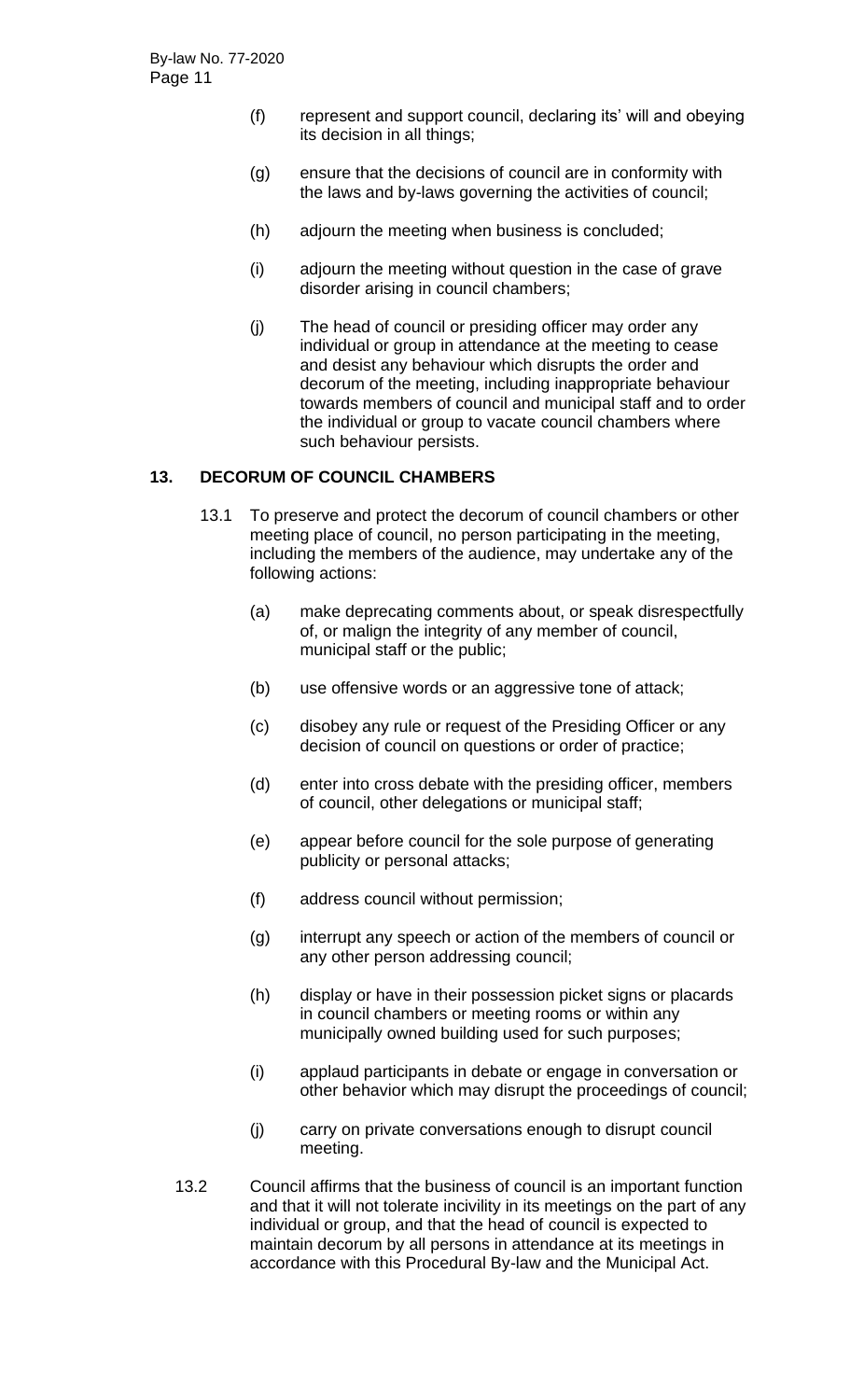# **14. COUNCIL CODE OF CONDUCT**

14.1 The municipality's "Council Code of Conduct" shall govern the actions and behaviour of the members of council and municipal staff. The code of conduct may be found on the municipality's website or a copy may be obtained from the clerk.

# **15. AGENDAS**

## 15.1 Regular Council Meeting Agendas

- (a) The Clerk or designated staff shall prepare an agenda for meetings of council. The following are the headings that may be included on an agenda:
	- 1. Call to Order
	- 2. Additions to Agenda
	- 3. Disclosure of Pecuniary Interest and General Nature **Thereof**
	- 4. Announcements
	- 5. Presentations/Delegations
	- 6. Consent Agenda
		- approval of minutes
		- correspondence
		- petitions
		- information
	- 7. Committee of Adjustment
	- 8. Public Meetings
	- 9. Staff Reports
	- 10. Mayor's Report/County Council Report (day meeting)
	- 11. Unfinished Business
	- 12. New Business
	- 13. Notices of Motion
	- 14. Closed Session
	- 15. By-laws
	- 16. Meeting Schedule
	- 17. Adjournment

The order of business shall be taken upon the order in which it stands on the agenda, unless otherwise decided by consent of the majority of council.

- (b) The clerk shall place any agenda items not dealt with at a meeting on the agenda for the next regular meeting, unless otherwise decided by council.
- (c) Walk-in reports and other matters for open or closed meetings shall be discouraged. However, there may be circumstances, such as time sensitive situations that require matters not on the agenda to be dealt with immediately.

Walk-in matters may be added to the Agenda at the consent of the majority of Council members present.

(e) The head of council or any member of council may bring before council, any business that they feel should be deliberated upon by council. These matters need not be specifically listed on the agenda; however, may be brought before council under new business.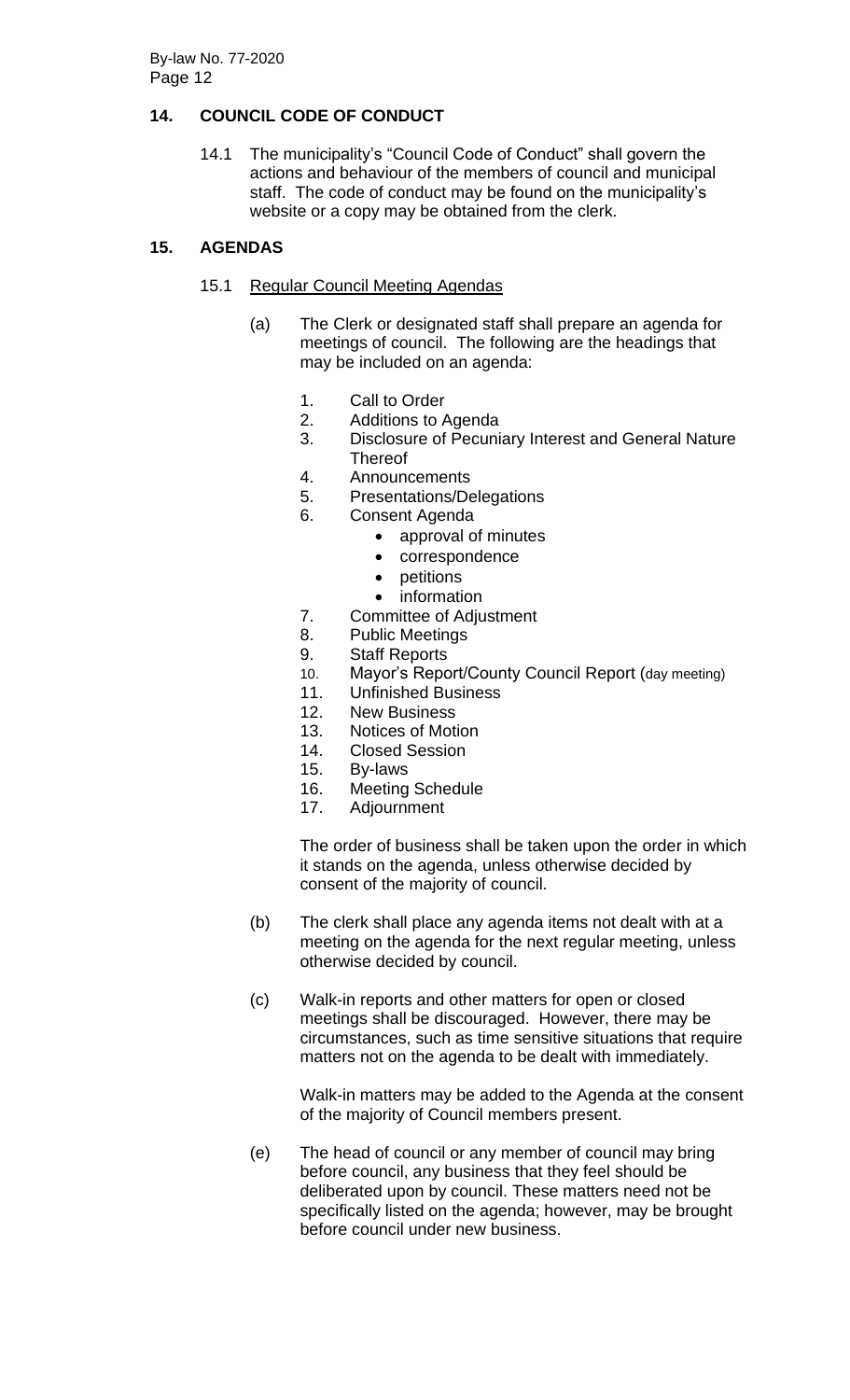# **16. DISCLOSURE OF PECUNIARY INTEREST**

16.1 Prior to a particular matter being addressed, members of council shall declare a pecuniary interest that they may have, and the general nature thereof, in connection with that matter pursuant to the *Municipal Conflict of Interest Act*, as amended. Such members of council shall then be precluded from participating in any way regarding the matter in questions. A member must identify and disclose any pecuniary interest (direct, indirect or a deemed (eg family interest)) on any item or matter before council, board or committee and the general nature thereof, pursuant to the Municipal Conflict of Interest Act.

# **17. ANNOUNCEMENTS**

17.1 Announcements includes past or upcoming events that a member of council wishes to inform other members of council and the public. Announcements are not required to be recorded in the minutes.

# **18. PRESENTATIONS/DELEGATIONS**

- 18.1 Presentations and delegations shall be scheduled to be held at the evening meetings, some exceptions may apply wherein presentations and delegations may be heard during a day meeting.
- 18.2 Any person appearing before council on municipal business shall notify the Clerk in writing at least one week in advance of the council meeting. The request must and be accompanied by a brief description of the subject matter of the presentation or delegation. Any presentation material must be provided to the Clerk by noon a week prior to the meeting. Submissions may be made electronically through email.
- 18.3 The Clerk may direct that a delegation be received by a board or committee for a board or committee consideration and recommendation to council on a particular matter rather than addressing council directly.
- 18.4 The clerk or head of council may refuse to place a delegation on the agenda if the issue is not considered to fall within the jurisdiction of council. If the delegation wishes to appeal the clerk's decision, the information must be distributed under separate cover to council for their consideration.
- 18.5 Once a date and time has been established for the person requesting delegation status, the clerk shall provide confirmation electronically, by telephone or in writing.
- 18.6 The head of council has the discretion to limit delegations on repetitive topics, or topics that are deemed to be frivolous.
- 18.7 The scheduling of delegations shall be limited to three (3) delegations per meeting depending on the number of public meetings scheduled for that meeting and unless otherwise determined by the head of council or clerk.
- 18.8 Delegations shall limit their address to ten (10) minutes, including questions. Upon consent of the majority of the members of council present, the ten minute time limit may be extended.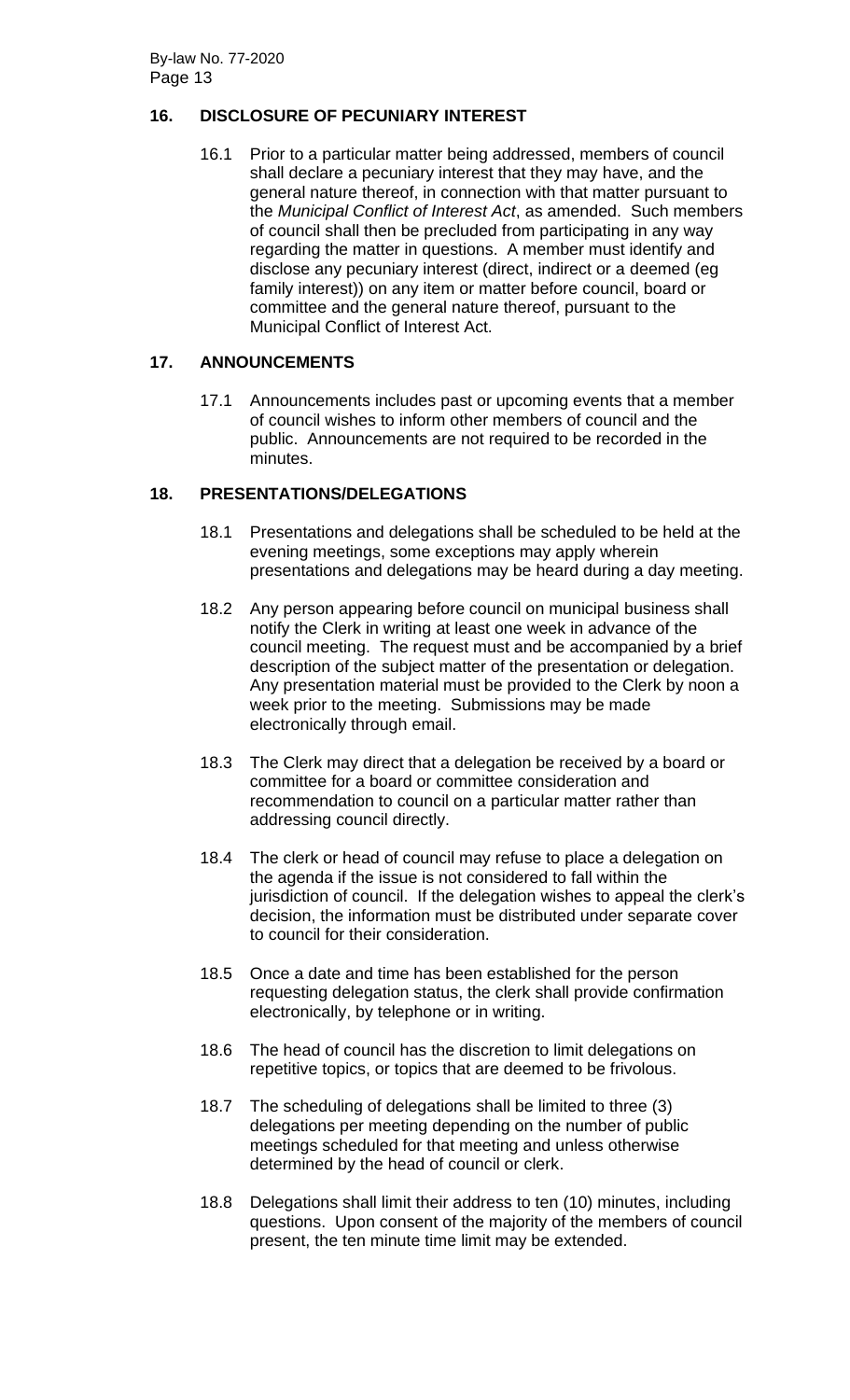- 18.9 A delegation requesting to speak for more than ten (10) minutes at the time of the request for delegation status may be permitted with prior approval of the head of council or the clerk.
- 18.10 Each person addressing council shall give their name and address in an audible tone of voice or with assistance for the record.
- 18.11 All remarks shall be addressed to council as a body and not to any member thereof. No person, other than members of council and the person having the floor, shall be permitted to enter into any discussion, either directly or through the members of council. No questions shall be asked to the members of council, except through the head of council or presiding officer.
- 18.12 If an organization wishes to address council, it is recommended that one person be chosen to speak for the group/organization.
- 18.13 Delegations appearing before council with respect to the same matter on the agenda will be requested to limit their delegation so as not to repeat the same points.
- 18.14 After a delegation has been heard at a council meeting and it is felt that a further hearing on the same topic is warranted, council may so recommend and shall determine the time and date of such further hearing.
- 18.15 Council may not necessarily make a decision on requests by delegations at the meeting the request is made, but may instead refer the request to municipal staff for further information and/or recommendation.
- 18.16 Information and tips for delegations is provided on council page of the municipality's website [\(www.thamescentre.on.ca\)](http://www.thamescentre.on.ca/).

## **19. CONSENT AGENDA**

- 19.1 All items for the consent agenda shall be determined by the Clerk.
- 19.2 Consent agenda items shall be preceded by an explanatory note which indicates that items listed under the consent agenda are considered routine and are enacted in one motion in order to expedite the meeting.
- 19.3 Items listed under the consent agenda shall be routine matters, reports provided for information purposes, reports in response to council questions, council and committee meeting minutes, receiving petitions and correspondence items and other matters of a non-controversial nature.
- 19.4 Petitions filed with the clerk and presented to council shall contain original signatures, and all information on the petition, including names, addresses and telephone numbers shall become part of the public record of the meeting at which it is presented. Petitions presented to council shall be formally received by resolution without debate. Once received, petitions may be referred by council to the appropriate department head for a subsequent report.
- 19.5 The clerk may, upon receipt, refer any correspondence or petition to a department head without the prior consideration of council.
- 19.6 A member of Council may request that an item(s) on the consent agenda be extracted and discussed and voted on separately.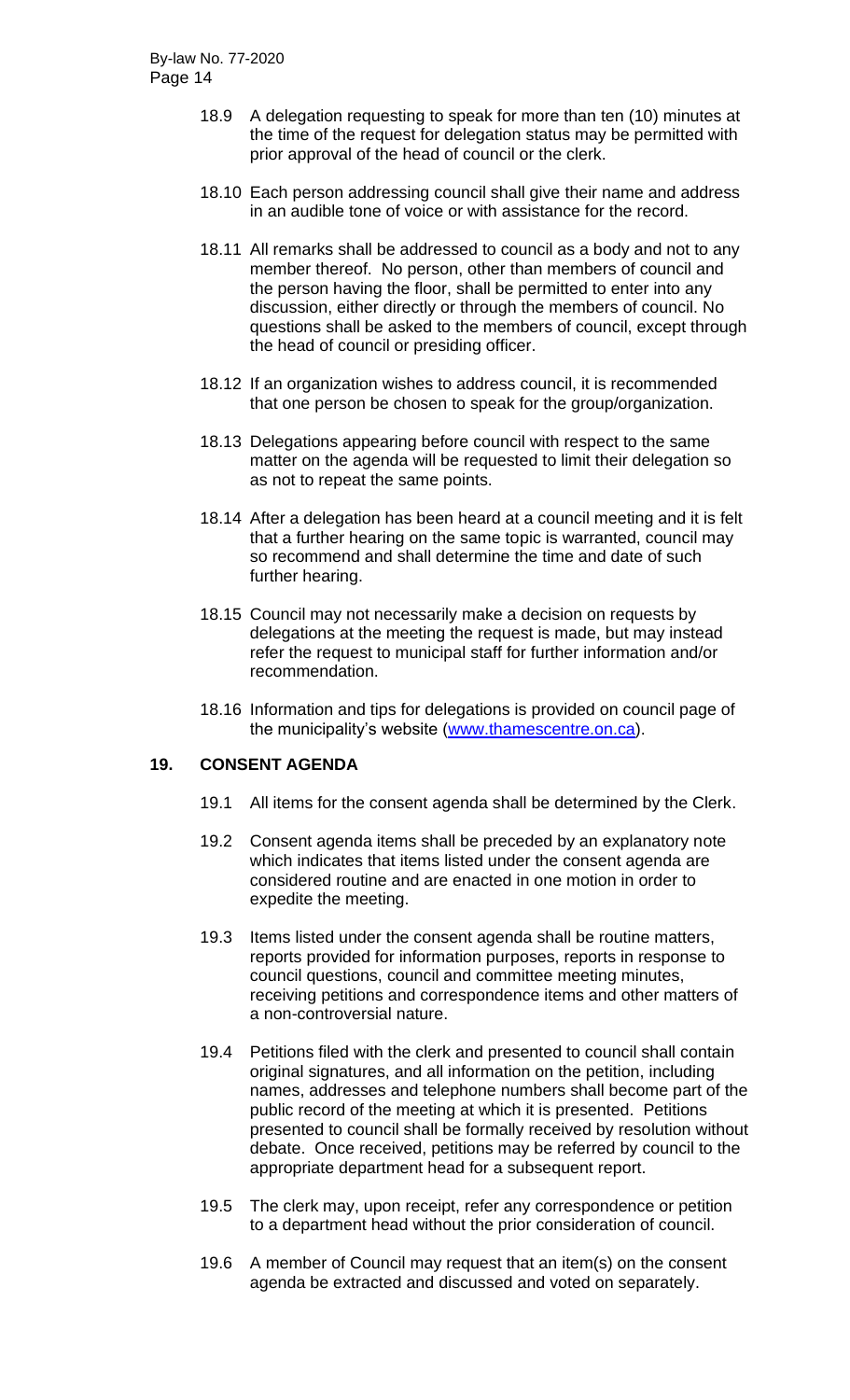# **20. MINUTES**

- 20.1 Minutes (included in Consent Agenda)
	- (a) Minutes of council, whether it is closed to the public or not, shall record:
		- 1. the date, time and location of the meeting;
		- 2. the record of attendance of the members of council;
		- 3. all resolutions and decisions;
		- 4. all the other proceedings of the meeting without note or comment, whether it is closed to the public or not;
		- 5. any disclosure of pecuniary interest;
		- 6. correction or adoption of previous minutes.
- 20.2 The minutes shall be signed electronically by the mayor or presiding officer and by the clerk after they have been approved by council.
- 20.3 Presentations, delegations, petitions and communications received by council in the course of a meeting shall only be referred to in a brief and summary manner.
- 20.4 The clerk shall ensure that the minutes of regular and special meetings are circulated with the next regular meeting agenda package and that minutes of closed meetings are circulated with the next closed session agenda package. The minutes of regular and special meetings shall be posted on the municipal website for public inspection.
- 20.5 The onus shall be upon the members of council attending after commencement of the meeting to inform the clerk of their arrival in order that same may be recorded in the minutes.
- 20.6 Meeting minutes may be adopted by council or the respective committee without having been read at the meeting at which the question of their adoption is considered.
- 20.7 The minutes shall be filed once approved by council.

## **21. STAFF REPORTS**

- 21.1 Staff reports shall be received by the Clerk for no later than 12:00 noon on the Monday that precedes council meeting these include department reports, committee and board reports, committee of adjustment/public meeting reports, quarterly and annual reports.
- 21.2 Reports of departments included on the agenda and posted on the municipal website will not contain municipal staff signatures.

## **22. UNFINISHED BUSINESS**

22.1 When any matter listed on the agenda is left undisposed of at the time of adjournment, shall be noted and repeated on each subsequent agenda until dealt with or removed from the agenda by leave of council.

# **23. NEW BUSINESS**

23.1 New business includes any correspondence to council that may not necessarily require a municipal staff report in order to be considered by council.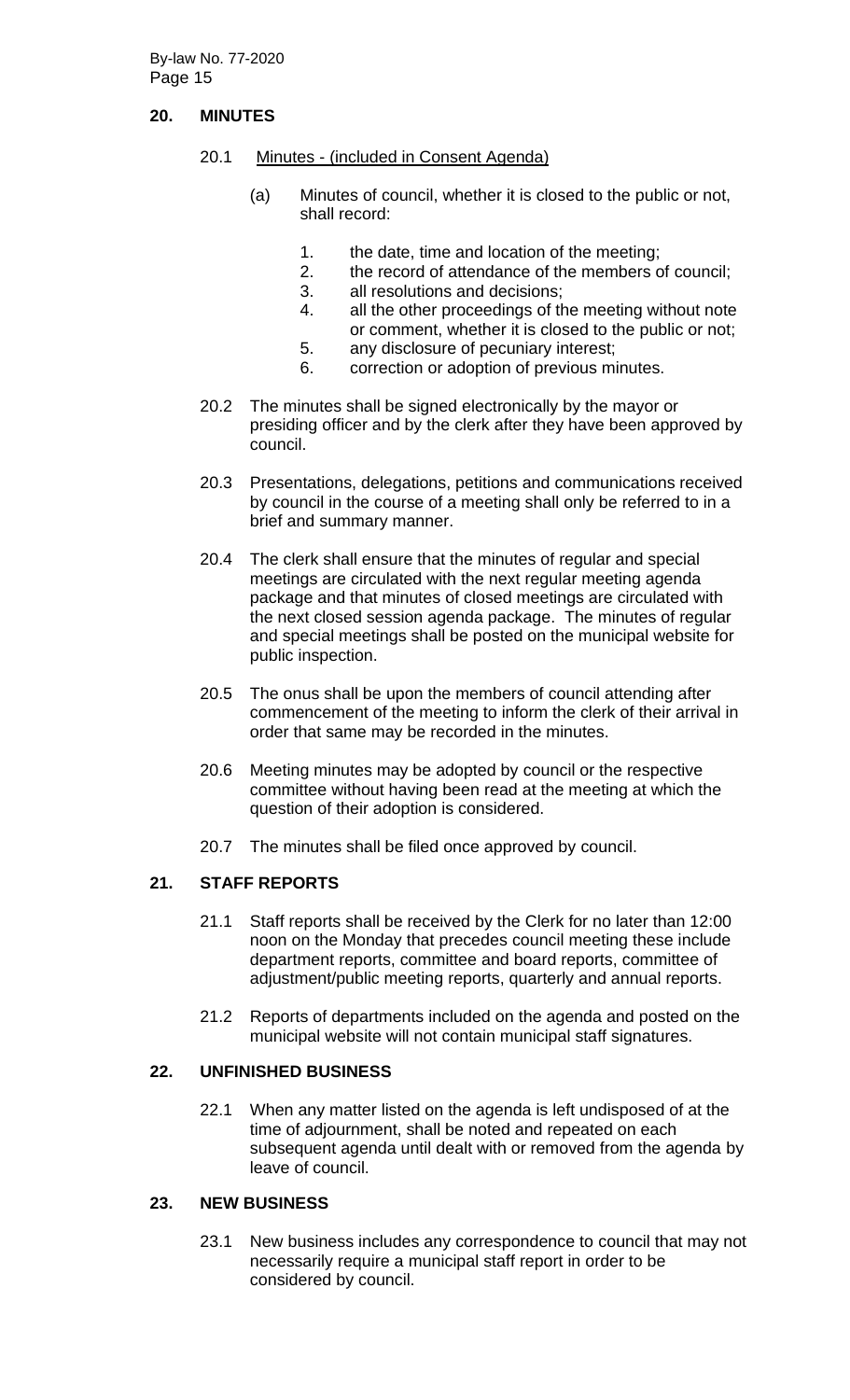Also, new business may include matters that are introduced by a member of council at a meeting, however, consideration of the matter shall be given at the next regular meeting unless otherwise determined by consent of the majority of the members of council. See also section 15.1 (e) of this by-law.

# **24. NOTICE OF MOTION**

#### 24.1 Submitted Prior to the Meeting

Notice of motions shall be given in writing to the clerk no later than 12:00 noon on the Wednesday preceding the regular council meeting so that the matter may be included on council agenda.

## 24.2 Submitted During Meeting

A notice of motion may the submitted to the clerk during a meeting, in which case:

- (a) during the "Notices of Motion" portion of the meeting, the head of council or presiding officer shall have the notice of motion read; and
- (b) the notice of motion shall be recorded in the minutes and placed on the agenda for the next regular meeting; or
- (c) a motion may be introduced and considered at a meeting without notice if it is duly moved and seconded; and receives two-thirds (2/3) vote of the members of council.
- 24.3 The member who initiated the notice of motion need not be present when the related motion is read.
- 24.4 A notice of motion may be withdrawn orally by its originating member prior to the related motion being read.

## **25. BY-LAWS**

- 25.1 Council shall be provided with a draft copy of all by-laws which are on the agenda for consideration. Every by-law shall be introduced by motion and may receive three readings prior to it being passed. Unless legislation mandates, nothing may prevent council from giving all three readings to a by-law at one sitting of council.
- 25.2 By-laws may be considered separately or jointly with other by-laws in the sequence as determined by the head of council or presiding officer.
- 25.3 Amendments to separate by-laws may be proposed during the course of the debate.
- 25.4 A by-law shall deem to have been read upon the title, by-law number, heading or short description thereof being read or taken as read unless a member of council requires the by-law or any portion thereof to be read in full.
- 25.5 Every by-law enacted by council shall be numbered and dated and shall be sealed with the seal of the corporation and signed by the clerk and head of council or presiding officer and shall be filed by the clerk for safekeeping.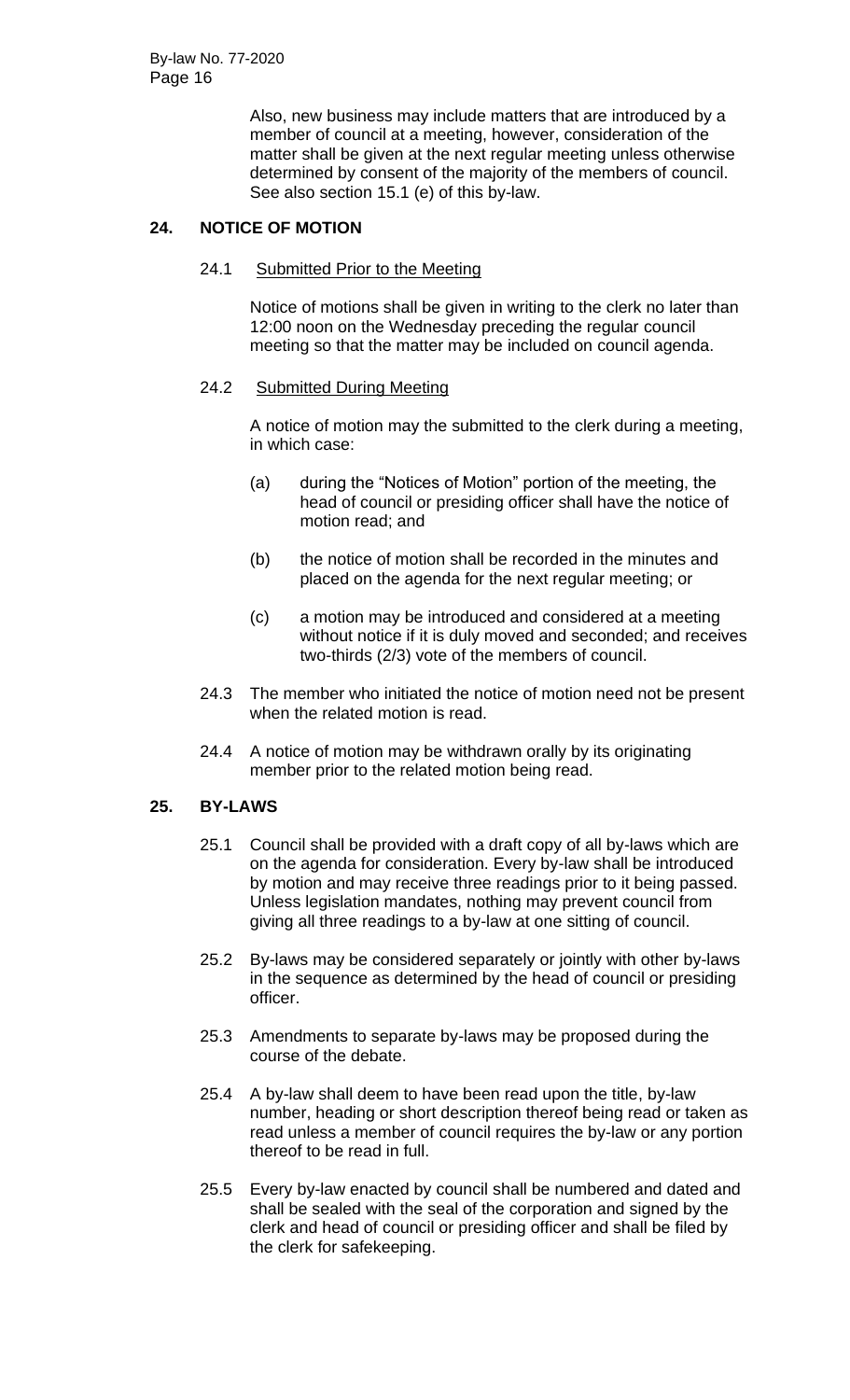- 25.6 The clerk may make corrections of errors and omissions in any bylaw before it is signed and sealed for the purpose of ensuring complete implementation of council's decision.
- 25.7 The proceedings at every regular and special meeting shall be confirmed by by-law so that every decision of council and every resolution passed at that meeting shall have the same force and effect as if each and every one of them had been the subject matter of a separate By-law duly enacted.

#### **26. ADJOURNMENT/CURFEW/RECESS**

26.1 Meetings shall adjourn no later than three (3) hours after the start of the meeting, as scheduled, unless otherwise decided before the curfew by the majority of the members present.

Special meetings are not subject to adjournment rules.

26.2 Any member of council may request a recess of the meeting; The presiding officer may allow a recess.

# **27. MOTIONS/RESOLUTIONS/VOTING**

- 27.1 A motion must be formally seconded before the question can be put on a motion and recorded in the minutes.
- 27.2 Every member of council shall have one vote.
- 27.3 The head of council or presiding officer shall vote with the other members of council on all questions.
- 27.4 Failure to vote by a qualified member of council shall be deemed to be a negative vote.
- 27.5 Once the head of council or presiding officer states a question, the motion shall be deemed to be in the possession of council but may, with consent of the majority of council, be withdrawn at any time before decision or amendment.
- 27.6 After a motion has been read, a member may propose a friendly amendment following which the mover may:
	- (a) accept the friendly amendment, in which case the motion shall be read incorporating the amendment; or
	- (b) reject the friendly amendment, in which case it may be presented as an amendment.
- 27.7 Only one amendment shall be allowed to an amendment. The order of voting shall be:
	- (a) an amendment to an amendment; then
	- (b) an amendment to a motion; then
	- (c) the motion, as amended.
- 27.8 A motion may only be put in the positive and not in the negative. A motion to not do something does not need to be made. A motion must be formally seconded before the question can be put on a motion and recorded in the minutes.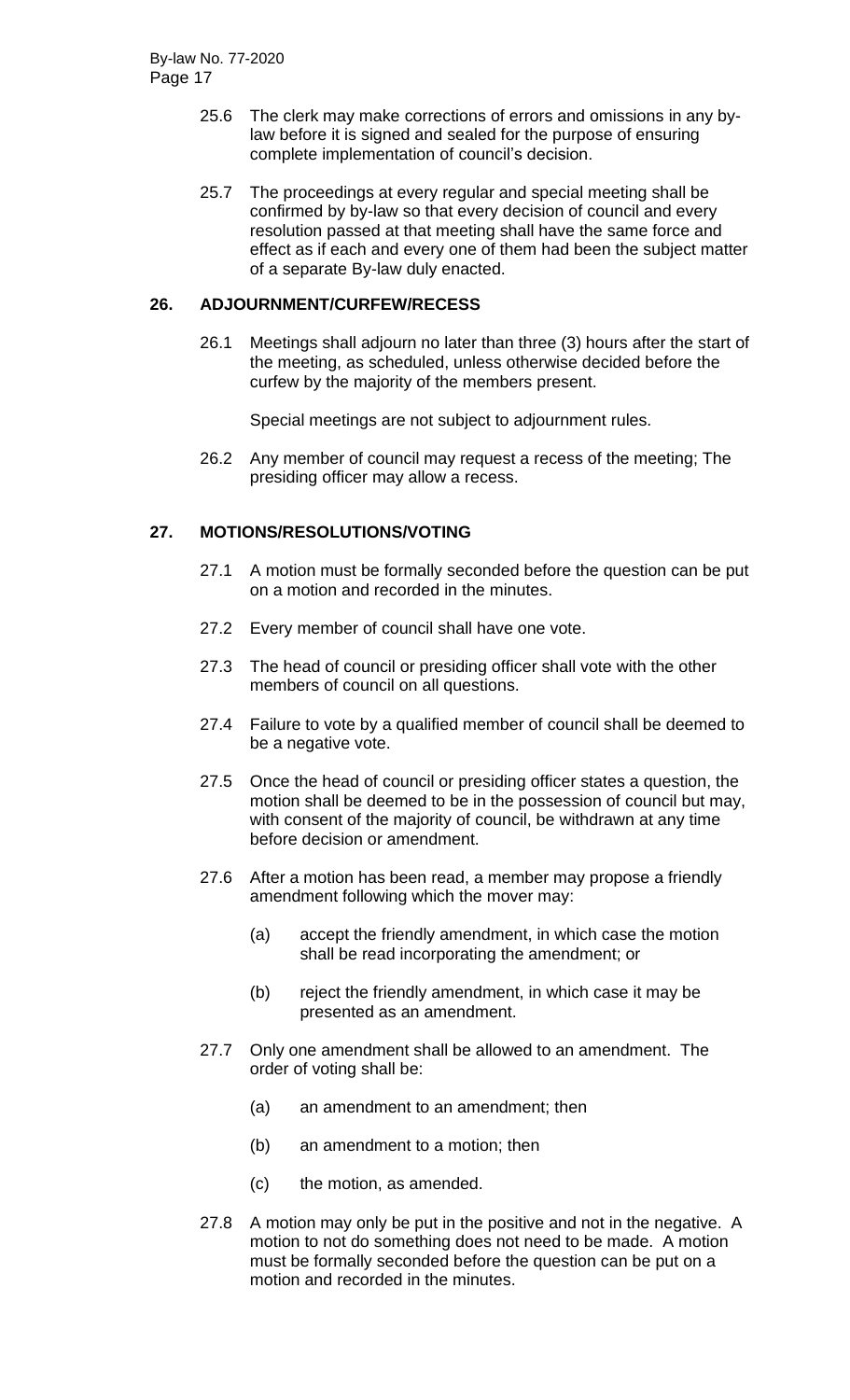27.9 After a motion is finally put to a vote, no member of council shall speak to the motion nor shall any other motion be made until after the vote is taken and the result declared.

> Except where expressly provided in statute, any question on which there is a tie vote shall be deemed to be lost. See section 245 of the *Municipal Act*.

- 27.10 All votes shall be announced openly, as carried, defeated or lost, by the head of council or presiding officer. The clerk shall record the results of the votes as follows:
	- a. if passed "Carried";
	- b. if not passed "Defeated"; and
	- c. if tied "Motion Lost" = "Defeated"
- 27.11 The head of council or presiding officer shall declare the vote on all questions and should their declaration be stated by any member of council to be in doubt, the head of council or presiding officer shall require the vote to be retaken in an alternative manner and the results of this vote shall be final.
- 27.12 On an unrecorded vote, the manner of determining the decision on a motion shall be at the discretion of the head of council or presiding officer and may be by voice or show of hands.

#### 27.13 Recorded Votes

(a) The head of council or presiding officer shall require a recorded vote to be taken on any question upon request of a member of council if such request is made prior to the commencement of the voting or immediately thereafter. When a member of council present requests a recorded vote, all members of council present at the meeting shall vote, unless otherwise prohibited by statute.

## **28. RECONSIDERATION**

- 28.1 Despite a previous decision, a member of council may ask that a previous resolution be reconsidered.
- 28.2 Council may only reconsider a matter that has not been acted on by an officer, employee or agent of the municipality.
- 28.3 Debate on a motion for reconsideration shall be confined to reasons for or against reconsideration.
- 28.4 When a motion for reconsideration is made at the same meeting at which the question to be reconsidered was dealt with, the motion for reconsideration shall be resolved at that meeting and shall require the support of the majority of the members of council present.
- 28.5 Subject to section 28.3, when a motion for reconsideration is made at a subsequent meeting at which the question to be reconsidered was dealt with, the motion for reconsideration must be made within a three (3) month period. A motion for reconsideration shall require the support of the majority of members of council.
- 28.6 A member of council who voted on the prevailing side of the original motion, or a member who was absent from the meeting when the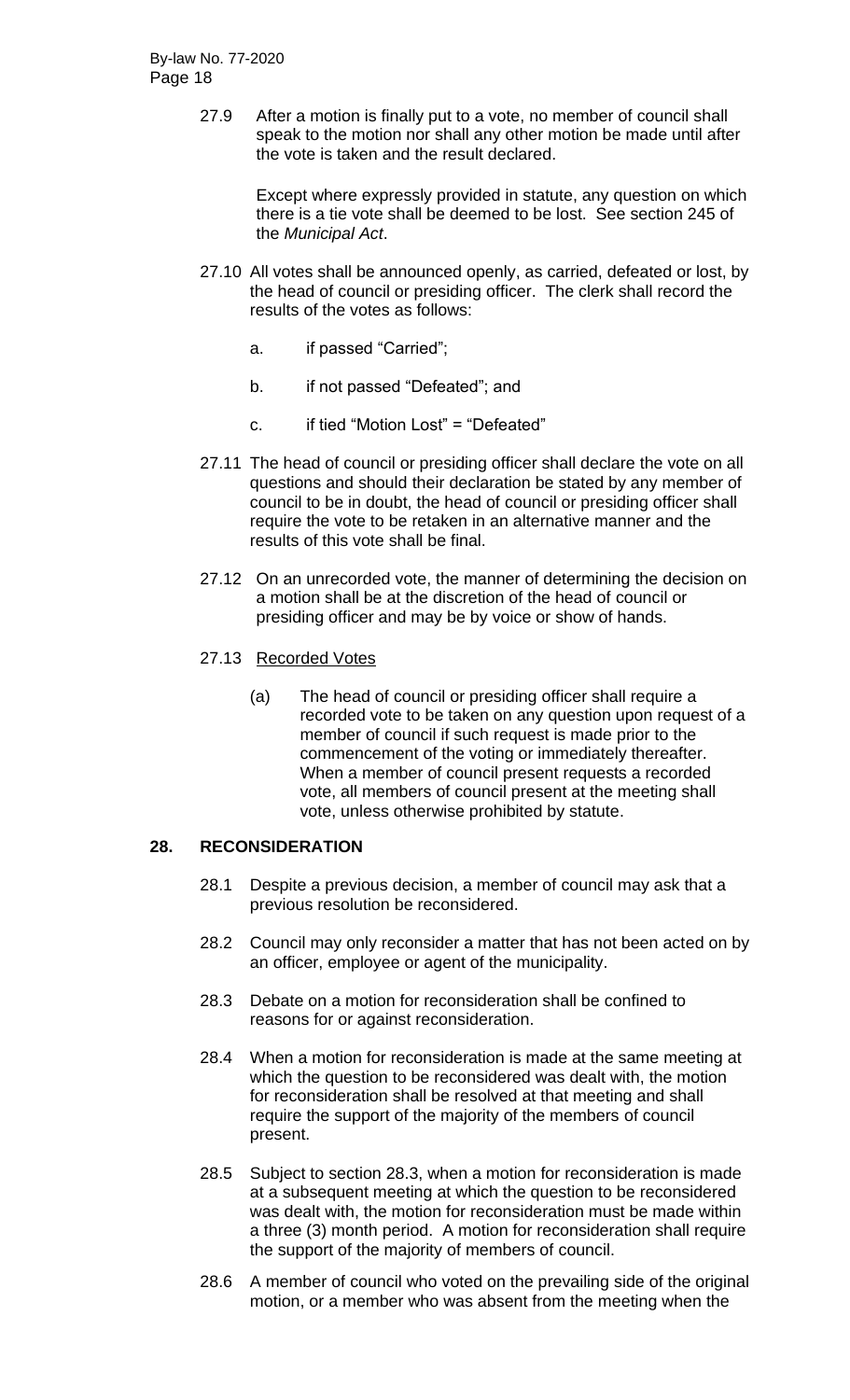question was considered, must introduce a motion for reconsideration. In the event that the original motion was not decided by a recorded vote, the head of council or presiding officer shall determine that the motion to reconsider is being appropriately introduced.

- 28.7 A resolution to reconsider shall not be reconsidered.
- 28.8 Once council has decided a motion, a committee may not seek to reconsider the same issue, nor consider any other issue which could create a result inconsistent with council's decision, unless a motion for reconsideration is authorized by two-thirds (2/3) majority of council members.

## **29. RESCIND OR AMEND SOMETHING PREVIOUSLY ADOPTED**

29.1 A two-thirds (2/3) vote of the members of council without notice or a majority of the members of council with notice is required to rescind or amend something previously adopted by council. The motion to amend something previously adopted cannot go beyond the scope of notice, otherwise two-thirds (2/3) vote of the members of council is required. When an action of a resolution has been done, such resolution cannot be rescinded or amended.

# **30. RULES OF DEBATE**

- 30.1 The following matters and motions may be introduced orally without written notice and without leave except as otherwise provided by these rules:
	- (a) a point of order or personal privilege;
	- (b) to lay on the table (to defer temporarily);
	- (c) to postpone indefinitely or to a specific day; and
	- (d) to move the previous question (immediate vote on the main motion).
- 30.2 The following motions may be introduced without notice and without leave:
	- (a) to refer;
	- (b) to adjourn; and
	- (c) to amend;
- 30.3 Every member of council prior to speaking to any question or motion shall raise their hand and obtain permission from the head of council or presiding officer to speak.
- 30.4 When two or more members of council wish to speak, the head of council or presiding officer shall name the member who has the floor and shall be the member, who, in the opinion of the presiding officer raised their hand first.
- 30.5 No member of council shall speak more than once to the same question without the consent of council or until all other members of council have had the opportunity to speak to the question a first time, except in explanation of a material part of his speech which may have been misconstrued, and in doing so, they are not to introduce a new matter.
- 30.6 The head of council or presiding officer may speak last on a motion.
- 30.7 If the head of council or presiding officer desires to leave the chair for the purpose of taking part in the debate or for any other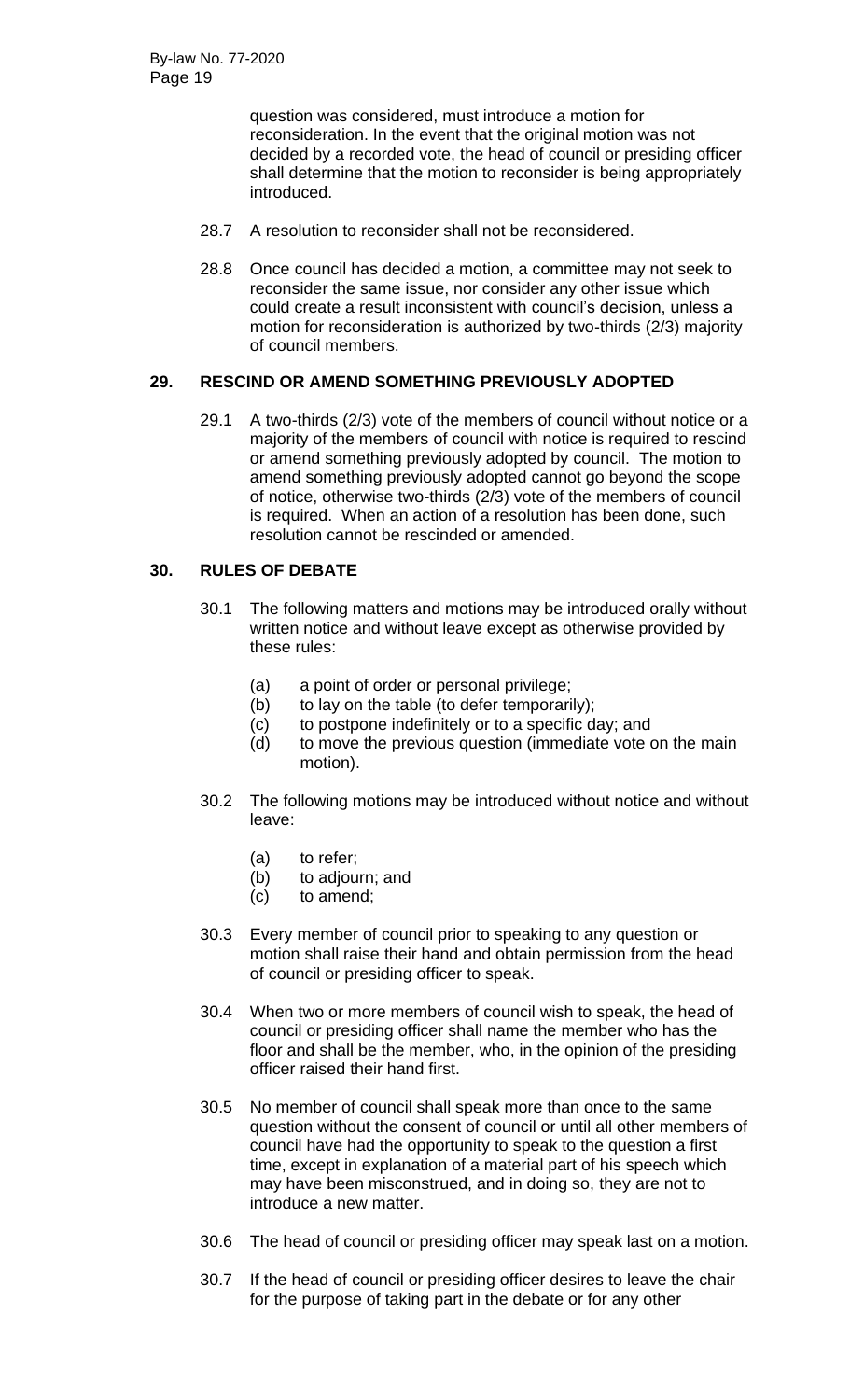reasons, the deputy mayor shall assume the chair in their place until the head of council or presiding officer resumes the chair.

- 30.8 The head of council or presiding officer may answer questions and comment in a general way without leaving the chair, but if they wish to make a motion or speak to a motion taking a definite position and endeavouring to persuade council to support that position, then they shall first leave the chair.
- 30.9 The head of council or presiding officer does not need to vacate the chair to simply state support or opposition to a motion on the floor.
- 30.10 When the head of council or presiding officer calls for the vote on a question, each member of council shall occupy their seat until the result for the vote has been declared by the head of council or presiding officer, and during such time no member shall walk across the room to speak to any other member or make any noise or disturbance.
- 30.11 When a member of council is speaking, no other member shall pass between him/her and the chair or interrupt him/her except to raise a point of order.
- 30.12 Any member of council may require the question or motion under discussion to be read at any time during the debate but not so as to interrupt a member while speaking.

## **31. POINTS OF ORDER AND PRIVILEGES**

- 31.1 No vote shall be taken by ballot or any other method of secret voting, and every vote so taken is of no effect, in accordance with section 244 of the *Municipal Act*.
- 31.2 Unless otherwise authorized by the head of council or presiding officer, all members of council, municipal staff and guests shall address council through the head of council or presiding officer and only when recognized to do so.
- 31.3 Any member of council may raise a point of order.
- 31.4 When a member is called to order, the member shall cease speaking unless allowed to explain. The ruling of the head of council or presiding officer shall be obeyed without debate, subject to an appeal to council.
- 31.5 Upon appeal of any decision of the head of council or presiding officer the question of order shall be decided by council and the decision shall be final.
- 31.6 If the member of council who made the motion claims the floor and has not already spoken on the question, they are entitled to be recognized in preference to other members of council.

## **32. BOARDS AND COMMITTEES**

For purposes of this section, a reference to committees includes boards.

32.1 Special or ad hoc committees may be established from time to time by council to consider a specific matter. The committee shall report directly to council. Once an ad hoc committee has completed its work, the committee shall be deemed to be dissolved, unless otherwise determined by council.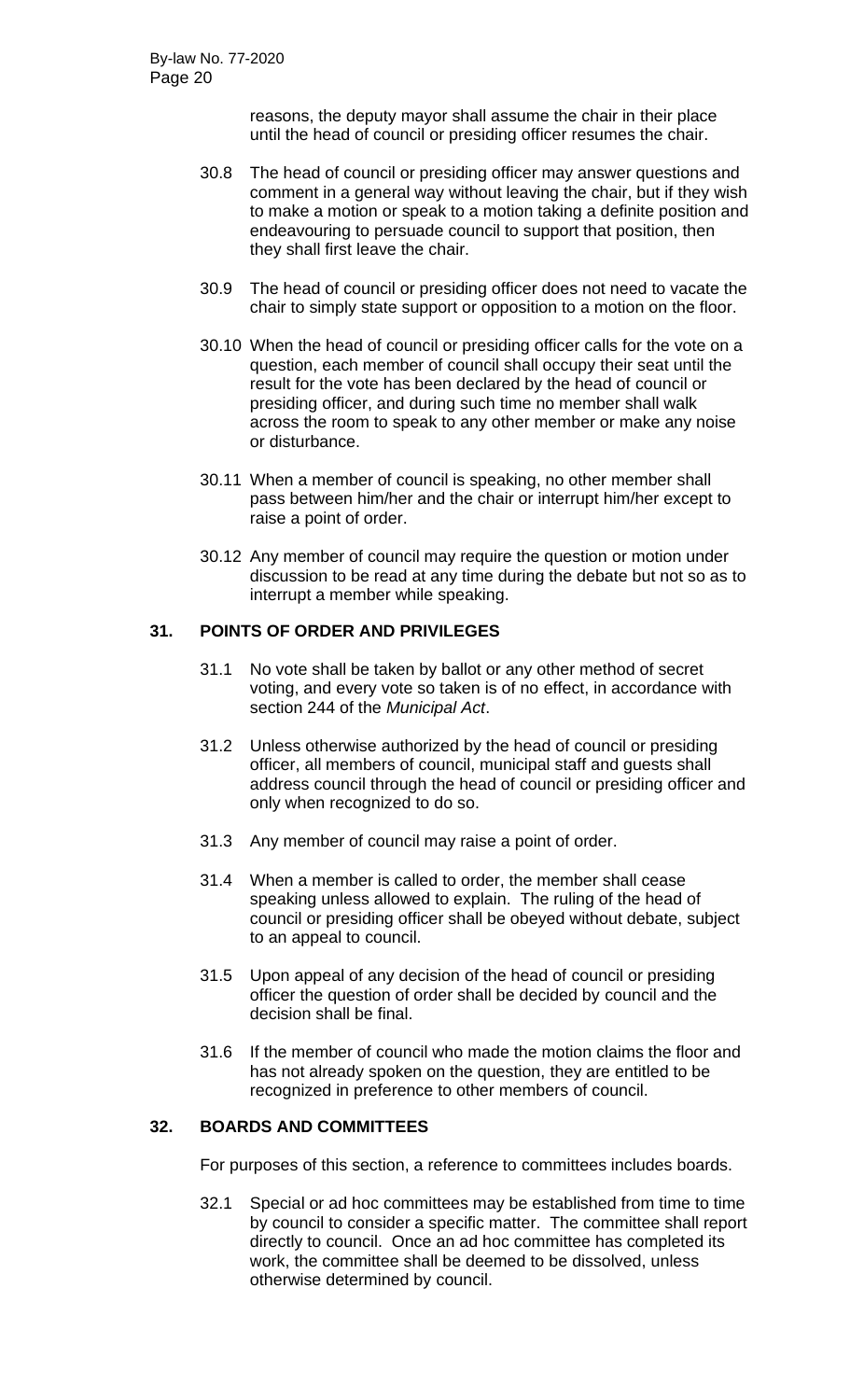- 32.2 Council may appoint representatives to serve on boards, advisory committees, or any other body to which council is required or empowered to appoint a representative. Appointments to such boards or committees may be a member of council or may be a person appointed from amongst its ratepayers.
- 32.3 Boards and committees appointed by council shall have the same terms of office as council unless otherwise determined by council.
- 32.4 The provisions of this by-law, with necessary modifications, shall apply to the various boards and committees appointed by council unless specific procedures have been outlined in terms of reference as adopted by council.

#### 32.5 Duties of Boards and Committees

(a) Municipal committees must consider, inquire into, report, and make recommendations to council about the matters that are related to the general subject indicated by the name of the committee, and matters that are assigned by council.

#### 32.6 Appointment of Chair and Vice-Chair

- (a) A member of council appointed to a committee shall be appointed as Chair.
- (b) The chair and vice-chair shall be appointed by the committee at the commencement of the committee's term, or from time to time as may be required.
- (c) The chair of a committee shall act as the presiding officer at committee meetings.
- (d) In the event that the chair is absent, the vice-chair shall act in the place and stead of the chair.
- (e) In the event that both the chair and vice-chair are absent, the committee members present at the meeting shall decide, by consensus from amongst its committee members, a chair to preside over the meeting.

## 32.7 Appointment of Committee Secretary

(a) An employee of the Municipality of Thames Centre shall be appointed as the board or committee secretary for the purpose of taking the meeting minutes.

## 32.8 Schedule of Committee Meetings

- (a) At its first meeting, after its establishment, a board or committee must establish a regular schedule of meetings to include the date, time and location of such meetings.
- (b) Where revisions are necessary to the annual schedule of committee meetings, the committee secretary shall ensure the meeting schedule is updated to include any revisions to the date, time and location or cancellation of a committee meeting.
- (c) The chair of a committee may call a special meeting of the committee in addition to the regularly scheduled meetings or may cancel a meeting. The location for a special meeting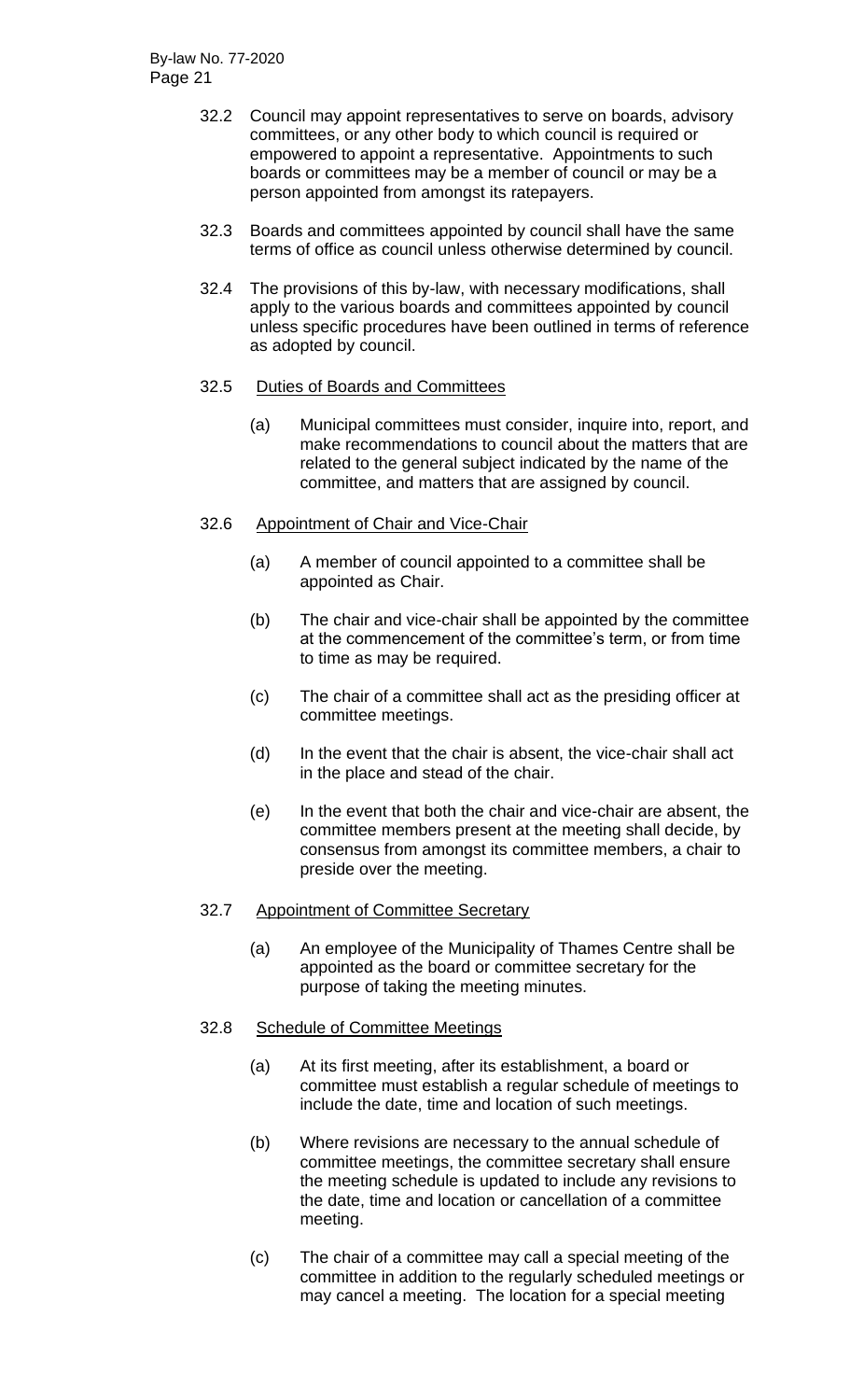shall be determined by the chair or committee secretary provided the location is accessible to the public. See section 32.9 of this by-law for notice of special committee meetings.

(d) The chair shall summon a special meeting of a committee when requested to do so by a majority of the members of the committee.

## 32.9 Notice of Committee Meetings

- (a) Once the committee has established a schedule of its regular meetings in accordance to section 32.8 of this bylaw, notice of such meetings shall be provided by posting a copy of the meeting schedule on the municipal website [\(www.thamescentre.on.ca\)](http://www.thamescentre.on.ca/).
- (b) In addition to section 32.9(a), a copy of the agenda shall be provided to the committee members and posted on the municipal website for public viewing. The posted agenda shall also be considered as notice of regular and special meetings of a committee. The agenda shall include the date, time and location of the meeting
- (c) Notice of a regular committee meeting shall be given to all members of the committee and the public at least forty-eight (48) hours before the time appointed for the meeting. Notice of regular meetings shall be provided to the committee members by one of the following methods: electronically; telephone; fax; or delivery to their place of residence/ business. Notice to the public shall be provided in the manner identified in section 32.9(a) and (b) above.
- (d) Notice of a special committee meeting shall be given to all members of the committee and the public at least twentyfour (24) hours before the time appointed for such meeting. Notice of special meetings shall be provided to the committee members by one of the following methods: electronically; telephone; fax; or delivery to their place of residence/business. Notice to the public shall be provided in the manner identified in section 32.9(a) and (b) above. If it is not feasible to provide notice by any of the above methods, then notice shall be given in whatever manner is deemed to be effective and appropriate, given the circumstance.
- (e) No business other than that indicated in the written notice shall be considered at a special meeting.

## 32.10 Delegations

- (a) Any person wishing to appear before a committee on committee business shall notify the committee secretary in writing at least three (3) days prior to the committee meeting. A written brief outlining the subject matter of the presentation and any other relevant documentation must be submitted to secretary for circulation with the agenda to the committee members. The written brief shall contain the name and contact information (address/telephone number/fax number/e-mail address) making the submission.
- (b) Once a date and time has been established for the person requesting delegation status, the committee secretary shall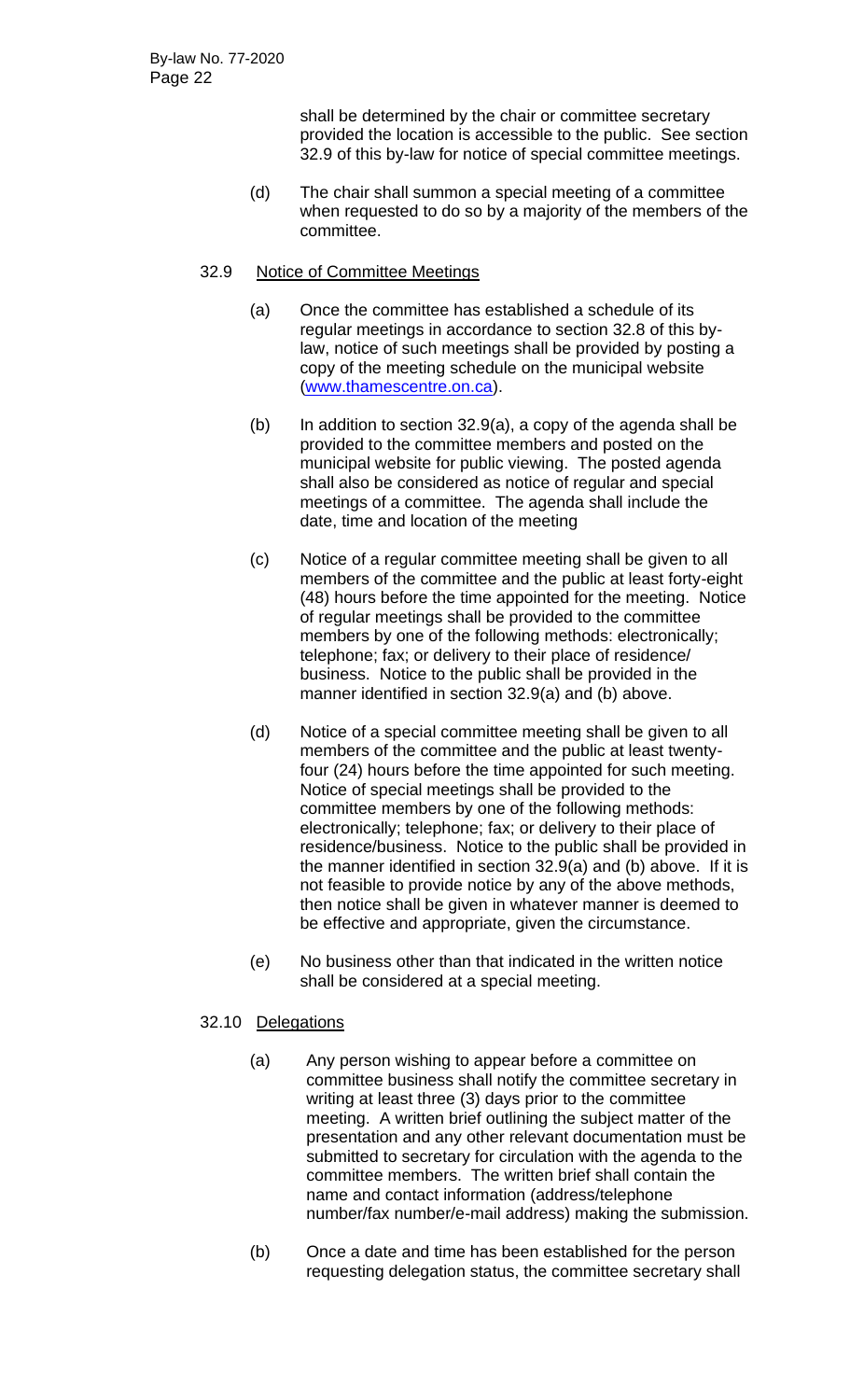provide confirmation electronically, by telephone, by fax or in writing.

(c) The Clerk may direct that a delegation be received by a committee for committee consideration and recommendation to council on a particular matter rather than addressing council directly.

## 32.11 Attendance at Committee meetings

- (a) Council members who are not members of a committee may attend the meetings of the committee. See section 32.14 for conduct and debate and section 32.15 for voting at committee meetings.
- (b) Should a council representative of a committee fail to attend three (3) successive regular or special meetings thereof, without being authorized to do so by resolution of the committee, the Members of the committee may certify such failure and thereupon the membership of such person on the committee is terminated and council may appoint another council representative in their place. Reception of a written notice of regret by the committee or council shall constitute authorization for the purposes of this subsection.

#### 32.12 Minutes of committee meetings

- (a) Minutes of the proceedings of a committee must be:
	- (i) legibly recorded;
	- (ii) electronically signed by the chair or presiding officer and committee secretary;
	- (iii) open for public inspection; and
	- (iv) circulated to council on a regular basis.

#### 32.13 Quorum

The quorum for a committee is a majority of all of its or committee members.

#### 32.14 Conduct and Debate

- (a) The rules of council procedure must be observed during committee meetings, so far as is possible and unless as otherwise provided in this by-law. See sections 14 and 30 of this by-law for Conduct of Proceedings and Rules of Debate.
- (b) Council members attending a meeting of a committee, of which they are not a member, may participate in the discussion with the permission of a majority of the committee members present.

## 32.15 Voting at Board or Committee Meetings

(a) Council members attending a meeting of a committee of which they are not a member must not vote on a question.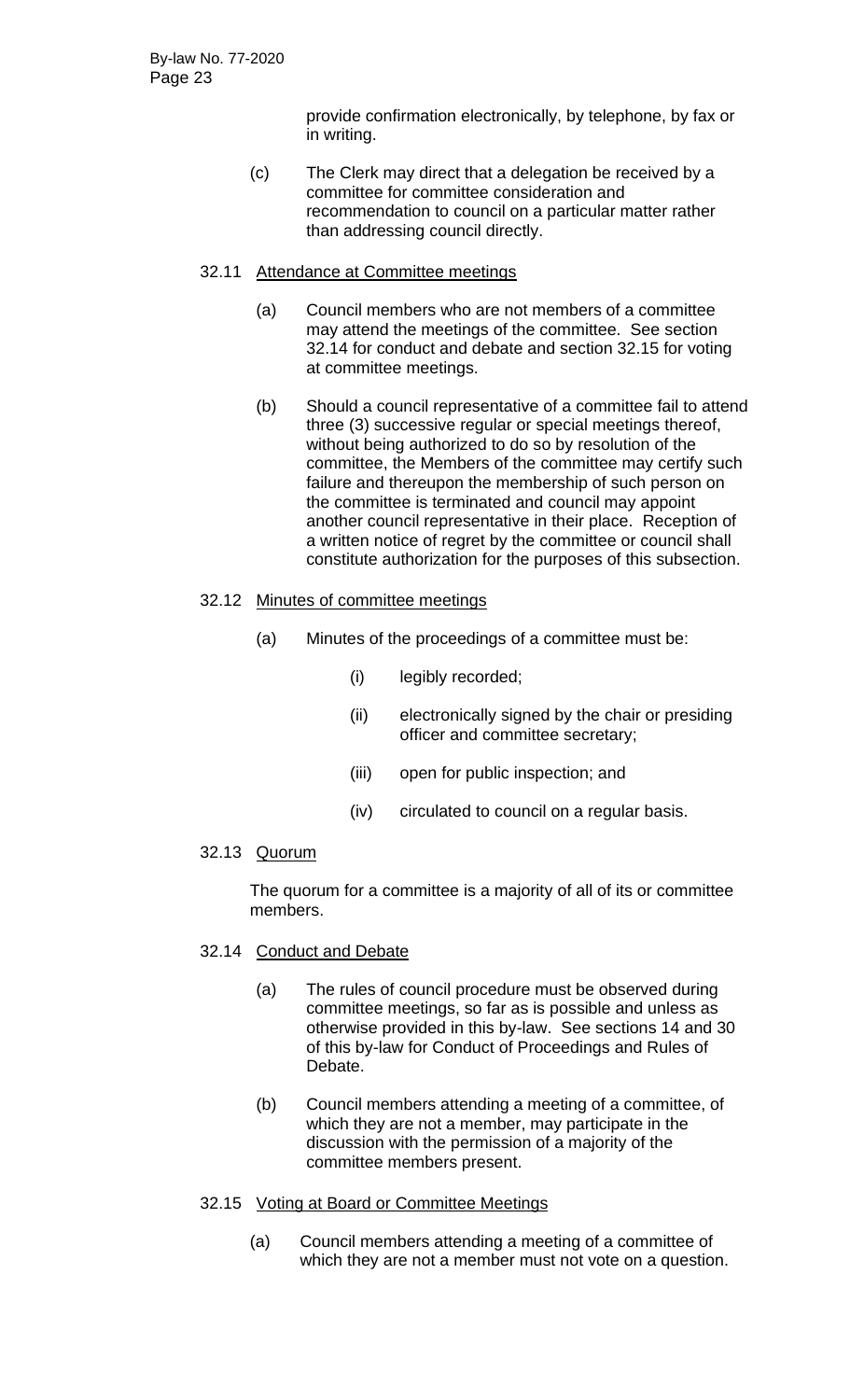#### 32.16 Committee Decisions not Binding on Council

(a) No decision of any committee shall be binding on council.

#### 32.17 Emergency Standing Committee

- (a) In the absence of the head of council, the following individuals are authorized to declare that an emergency exists within the boundaries of the Municipality of Thames Centre:
	- (i) Deputy Mayor (should the head of council be unable to fulfill their obligation);
	- (ii) Councillor ward 1 (should the deputy mayor be unable to fulfill their obligation);
	- (iii) Councillor ward 2 (should councillor ward 1 be unable to fulfill their obligation); and
	- (iv) Councillor ward 3 (should councillor ward 2 be unable to fulfill ttheir obligation); and
- (b) Subject to the restrictions identified in sections 23.1 to 23.5 of the *Municipal Act*, an Emergency Standing Committee is hereby constituted to assume all of the powers of council, upon the happening of the following:
	- (i) the head of council, or in the absence of the head of council, the deputy mayor, or the Lieutenant Governor or Premier of the Province of Ontario has declared that an emergency exists in the municipality pursuant to the Emergency Management and Civil Protection Act, R.S.O. 1990, c. E ; and
	- (ii) the head of council, or in the absence of the head of council, the deputy mayor, or in both of their absence, the chief administrative officer or clerk, has determined that it is not reasonably feasible to constitute or maintain a quorum of council for the purpose of holding properly scheduled meetings of council to govern the affairs of the municipality and to respond to municipal issues during the continuance of the emergency condition.
- (c) The Emergency Standing Committee shall be comprised of those member(s) of council who remain capable, notwithstanding the existence of the emergency condition, to attend a meeting or meetings of the Emergency Standing Committee.
- (d) Notice of meetings of the Emergency Standing Committee shall be given by the clerk or by the chair of the committee to the committee members electronically, by telephone, by fax or by whatever manner is deemed to be effective and appropriate, provided that lack of receipt of the notice by any member of the committee shall not affect the validity of holding the meeting nor any action taken at the meeting.
- (e) Notice of meetings of the Emergency Standing Committee shall be given by the clerk to the public by posting such notice on the municipal website or by whatever manner is deemed to be effective and appropriate, given the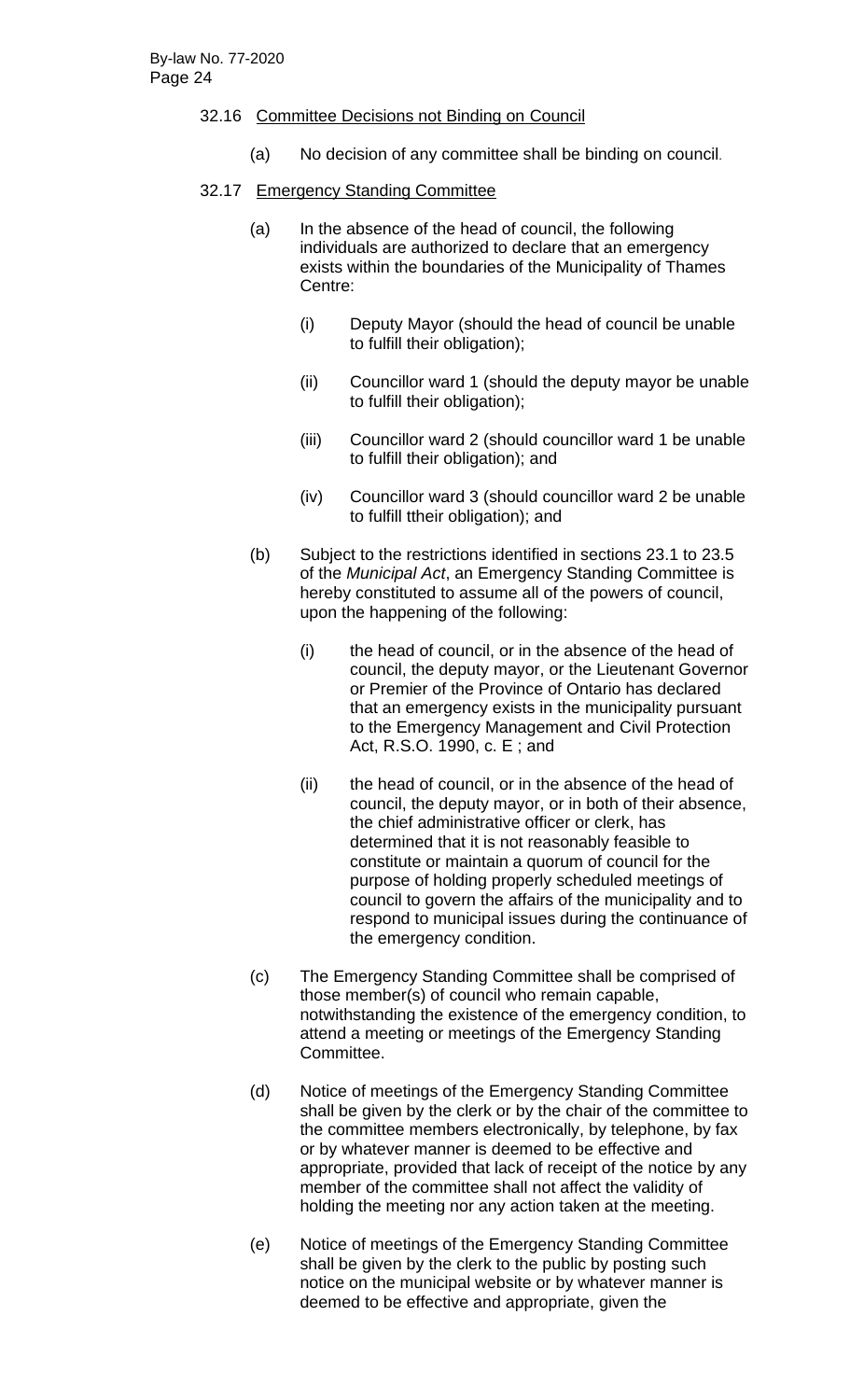circumstance.

- (f) Those members of the Emergency Standing Committee who are in attendance at the meeting of the committee shall constitute a quorum for the transaction of business.
- (g) The provisions of this by-law shall apply, with necessary modifications as the circumstances may warrant, to meetings of the Emergency Standing Committee.
- (h) The authority of the Emergency Standing Committee to make decisions pursuant to the authority granted to it by section 32.17 (b) above shall immediately cease upon the conditions set forth in section 32.17 (b) (i) and (ii) above ceasing to exist.

## 32.18 Emergencies - Delegation of Authority to Administration

- (a) In the event that the head of council, or in the absence of the head of council, a designate(s) as identified in section 32.17 (a), or the Lieutenant Governor or Premier of the Province of Ontario, has declared that an emergency exists in the municipality pursuant to the Emergency Management and Civil Protection Act, R.S.O. 1990, c. E , and it is not possible to constitute an Emergency Standing Committee pursuant to section 32.17 above, by reason of there being no member of council able to serve on it, as determined by the chief administrative officer, or in their absence, the clerk, all functions of council required to govern the affairs of the municipality and to respond to municipal issues during the continuance of the emergency condition, with the exception of legislative and quasi-judicial functions, shall be exercised by any two of the following members of municipal administration:
	- (i) the Chief Administrative Officer;
	- (ii) Director of Financial Services/Treasurer;
	- (iii) Clerk;
	- (iv) a Deputy Clerk
- (b) Without limiting the generality of section 32.18 (a) above, the functions to be exercised by the members of municipal administration shall include the entering into of contracts for the provision of goods and services to the municipality and the authorizing of payments on behalf of the municipality, including, without limitation, payroll expenses for municipal staff, payments for the provision of goods and services and payment of the costs of responding to the emergency condition, subject to provisions identified in the municipality's Procurement By-law.
- (c) The authority of the members of municipal administration to exercise the functions of council pursuant to section 32.18 (a) above shall immediately cease upon the conditions set forth under section 32.18 (a) and (b) above ceasing to exist.

# **33. AMENDMENT OF THESE RULES**

33.1 These rules may be amended, or new rules adopted by a majority vote of all members of council, provided that the proposed amendments or new rules shall have been introduced into the record at a prior council meeting.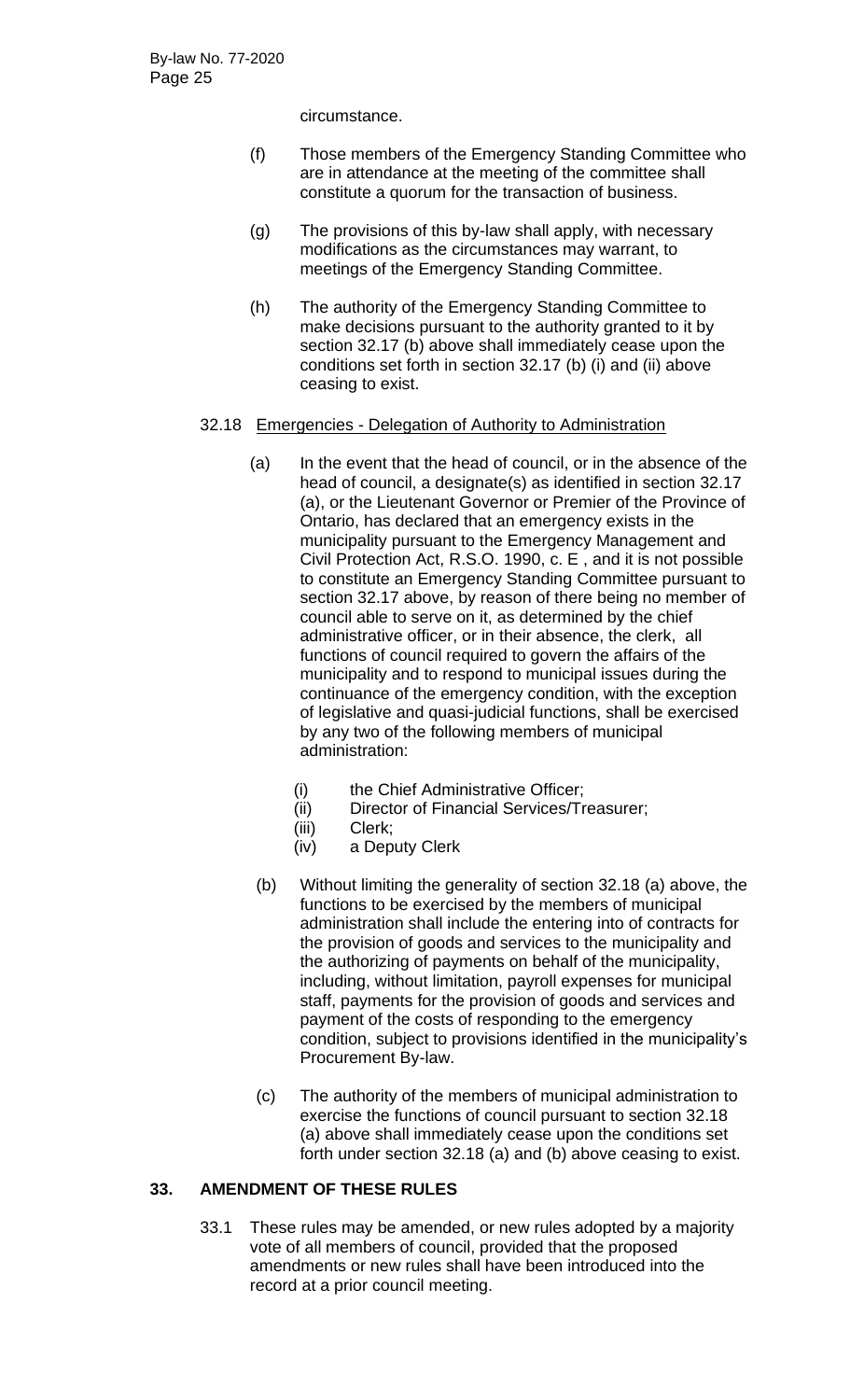# **34. ADMINISTRATIVE AUTHORITY OF THE CLERK**

- 34.1 The Clerk shall be authorized to make corrections to any by-law, minutes or other council document to eliminate technical or typographical errors prior to the by-law/document being signed.
- 34.2 The Clerk be authorized to amend Appendix A and Appendix B should these sections of the Municipal Act be amended without council approval.
- 34.3 The Clerk be authorized to amend Appendix C should this section require amending to facilitate an electronic meeting.

# **35. VALIDITY AND SEVERABILITY**

35.1 It is hereby declared that notwithstanding any of the sections or provisions of the by-law or parts thereof, may be declared by a court of competent jurisdiction to be invalid, unenforceable, illegal or beyond the powers of council to enact, such sections or parts thereof shall be deemed to be severable and shall not effect the validity or enforceability of any other provisions of the by-law as a whole or part thereof and all other sections of the by-law shall be deemed to be separate and independent therefrom and enacted as such.

# **36. REPEALED BY-LAWS & EFFECTIVE DATE**

- 36.1 By-law Nos. 7-2018, 27-2020, 32-2020 and 49-2020 be hereby repealed.
- 36.2 This by-law comes into force and takes effect on the final passing thereof.

**READ** a FIRST and **SECOND** time this 14<sup>th</sup> day of December 2020.

**READ** a THIRD time and FINALLY PASSED this 14<sup>th</sup> day of December, 2020.

Original signed by:

\_\_\_\_\_\_\_\_\_\_\_\_\_\_\_\_\_\_\_\_\_\_\_\_\_\_ Mayor, A. Warwick

Original signed by:

\_\_\_\_\_\_\_\_\_\_\_\_\_\_\_\_\_\_\_\_\_\_\_\_\_\_ Clerk, T. Michiels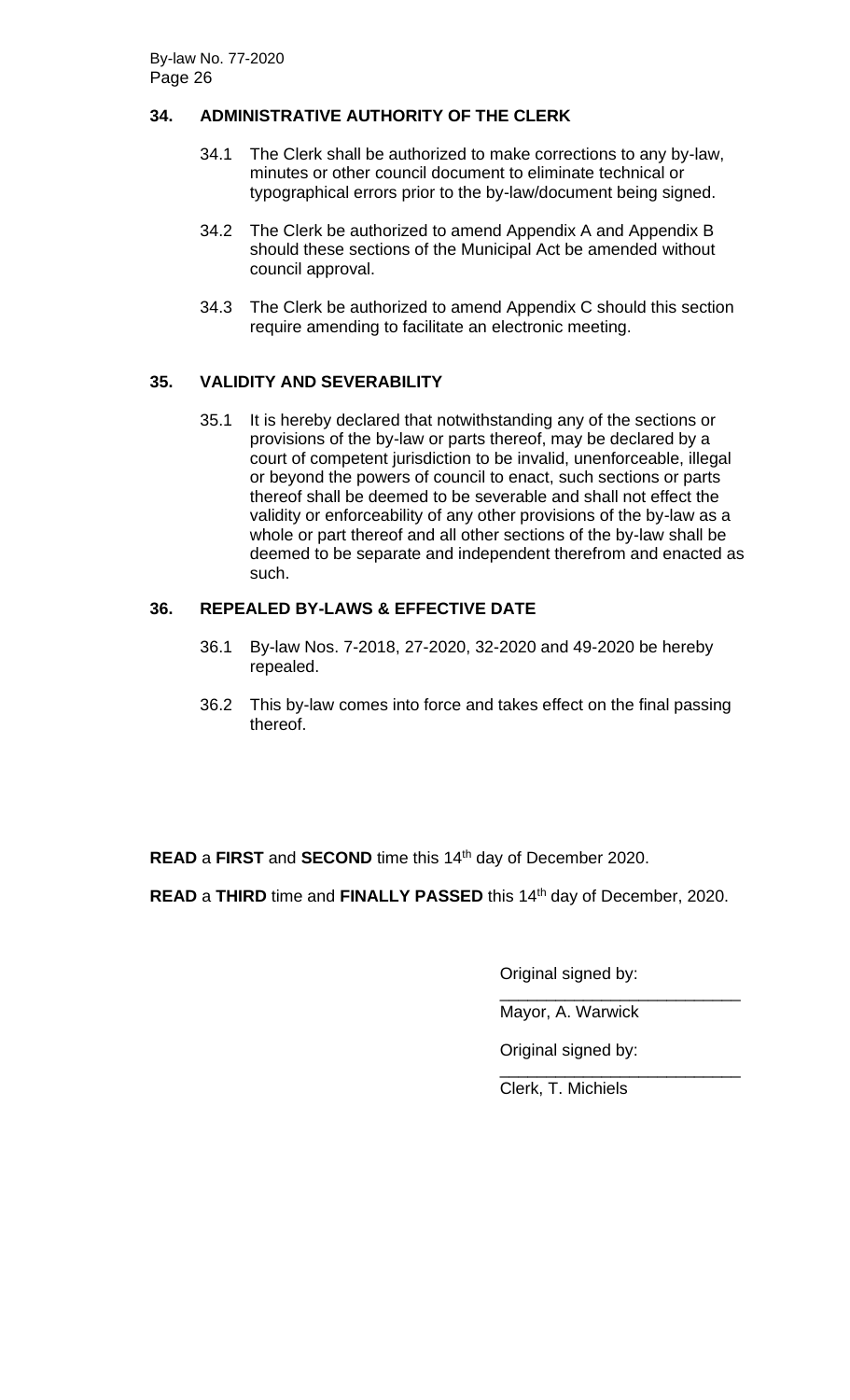## **APPENDIX "A"**

#### **CLOSED SESSION SECTION 239 OF THE** *MUNICIPAL ACT, 2001*

## **Section 239 (1) Meetings open to public**

Except as provided in this section, all meetings shall be open to the public.

#### **Section 239 (2) Exceptions**

A meeting or part of a meeting may be closed to the public if the subject matter being considered is,

- (a) the security of the property of the municipality or local board,
- (b) personal matters about an identifiable individual, including municipal or local board employees;
- (c) a proposed or pending acquisition or disposition of land by the municipality or local board;
- (d) labour relations or employee negotiations;
- (e) litigation or potential litigation, including matters before administrative tribunals, affecting the municipality or local board;
- (f) advice that is subject to solicitor-client privilege, including communications necessary for that purpose;
- (g) a matter in respect of which a council, board, committee or other body may hold a closed meeting under another Act.
- (h) information explicitly supplied in confidence to the municipality or local board by Canada, a province or territory or a Crown agency of any of them;
- (i) a trade secret or scientific, technical, commercial, financial or labour relations information, supplied in confidence to the municipality or local board, which, if disclosed, could reasonably be expected to prejudice significantly the competitive position or interfere significantly with the contractual or other negotiations of a person, group of persons, or organization;
- (j) a trade secret or scientific, technical, commercial or financial information that belongs to the municipality or local board and has monetary value or potential monetary value; or
- (k) a position, plan, procedure, criteria or instruction to be applied to any negotiations carried on or to be carried on by or on behalf of the municipality or local board.

## **Section 239 (3) Other criteria**

A meeting or part of a meeting shall be closed to the public if the subject matter being considered is,

(a) a request under the Municipal Freedom of Information and Protection of Privacy Act, if council, board, commission or other body is the head of an institution for the purposes of that Act; or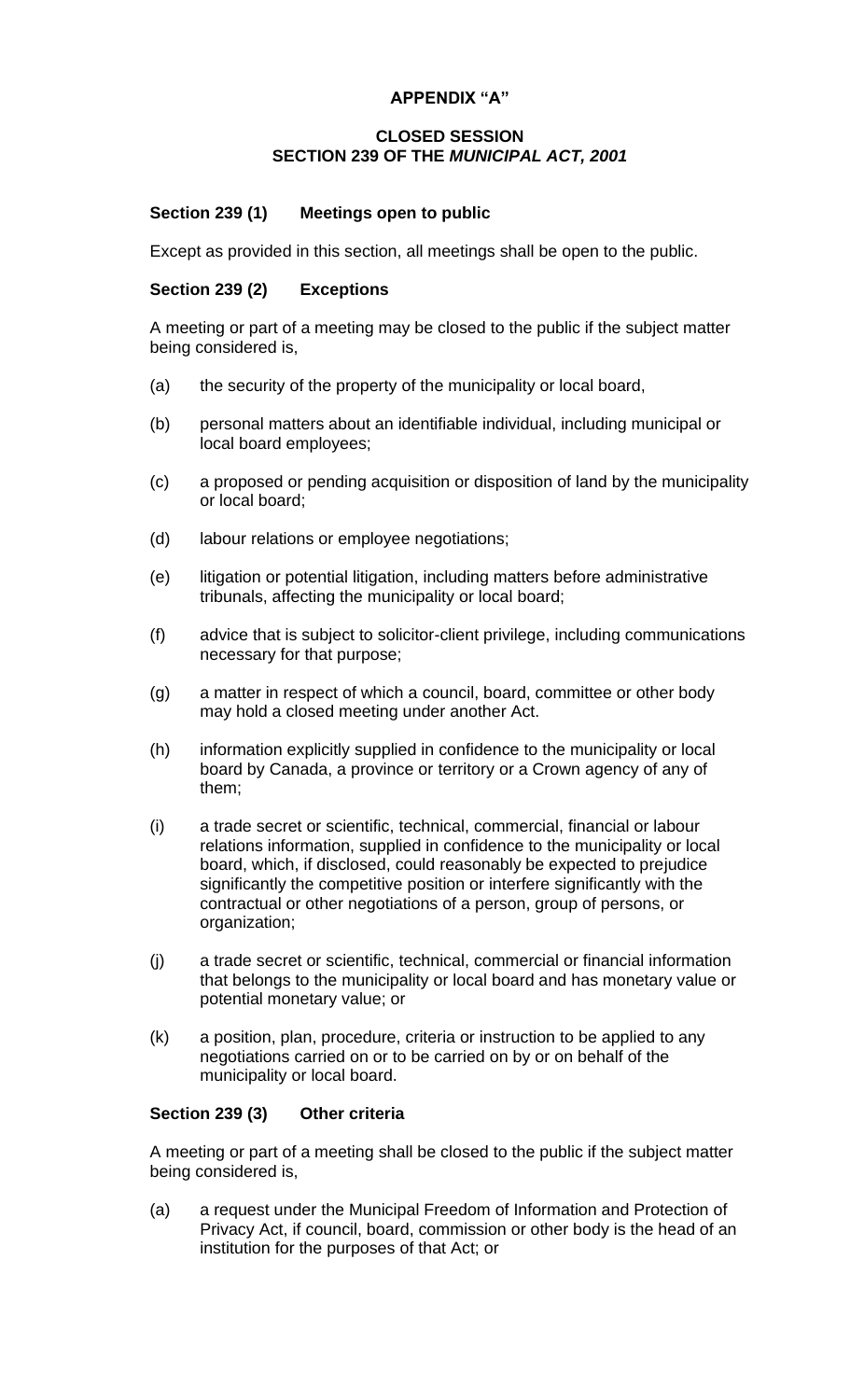(b) an ongoing investigation respecting the municipality, a local board or a municipally-controlled corporation by the Ombudsman appointed under the Ombudsman Act, an Ombudsman referred to in subsection 223.13 (1) of this Act, or the investigator referred to in subsection 239.2 (1). 2014.

## **Section 239 (3.1) Educational or training sessions**

A meeting of a council or local board or of a committee of either of them may be closed to the public if the following conditions are both satisfied:

- 1. The meeting is held for the purpose of educating or training the members.
- 2. At the meeting, no member discusses or otherwise deals with any matter in a way that materially advances the business or decision-making of council, local board or committee. Appendix "A" cont'd

#### **Section 239 (4) Resolution**

Before holding a meeting or part of a meeting that is to be closed to the public, a municipality or local board or committee of either of them shall state by resolution,

- (a) the fact of the holding of the closed meeting and the general nature of the matter to be considered at the closed meeting; or
- (b) in the case of a meeting under subsection (3.1), the fact of the holding of the closed meeting, the general nature of its subject-matter and that it is to be closed under that subsection.

#### **Section 239 (5) Open Meeting**

Subject to subsection (6), a meeting shall not be closed to the public during the taking of a vote.

#### **Section 239 (6) Exception**

Despite section 244, a meeting may be closed to the public during a vote if,

- (a) subjection (2) or (3) permits or requires the meeting to be closed to the public; and
- (b) the vote is for a procedural matter or for giving directions or instructions to officers, employees or agents of the municipality, local board or committee of either of them or persons retained by or under contract with the municipality or local board.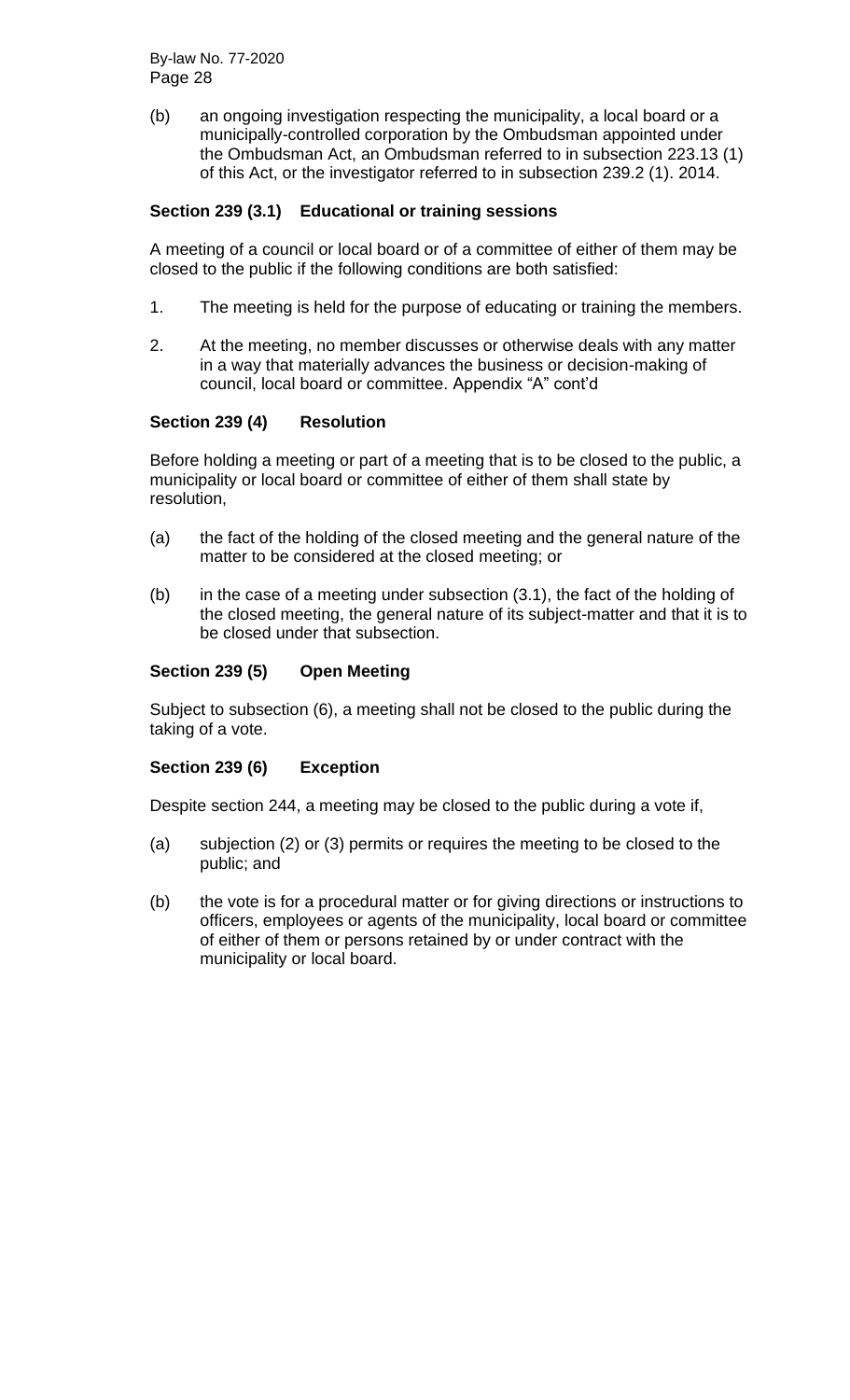#### **APPENDIX "B"**

#### **ROLES**

# **SECTION 224, 225 AND 226.1 OF THE** *MUNICIPAL ACT, 2001*

## **Section 224 Council – role**

It is the role of council,

- (a) to represent the public and to consider the well-being and interests of the municipality;
- (b) to develop and evaluate the policies and programs of the municipality;
- (c) to determine which services the Municipality provides;
- (d) to ensure that administrative policies, practices and procedures and controllership policies, practices and procedures are in place to implement the decisions of council;
- (d.1) to ensure the accountability and transparency of the operations of the municipality, including the activities of the senior management of the municipality;
- (e) to maintain the financial integrity of the municipality; and
- (f) to carry out the duties of council under this or any other Act.

#### **Section 225 Head of council – role**

It is the role of the head of council,

- (a) to act as chief executive officer of the municipality;
- (b) to preside over council meetings so that business can be carried out efficiently and effectively;
- (c) to provide leadership to council;
- (c.1) without limiting clause (c), to provide information and recommendations to council with respect to the role of council as described in clauses 224 (d) and (d.1);
- (d) to represent the municipality at official functions; and
- (e) to carry out the duties of the head of council under this or any other Act.

## **Section 226.1 Head of council as chief executive officer**

As chief executive officer of the municipality, the head of council shall,

- (a) uphold and promote the purposes of the municipality;
- (b) promote public involvement in the municipality's activities;
- (c) act as the representative of the municipality both within and outside the municipality, and promote the municipality locally, nationally and internationally; and
- (d) participate in and foster activities that enhance the economic, social and environmental well-being of the municipality and its residents.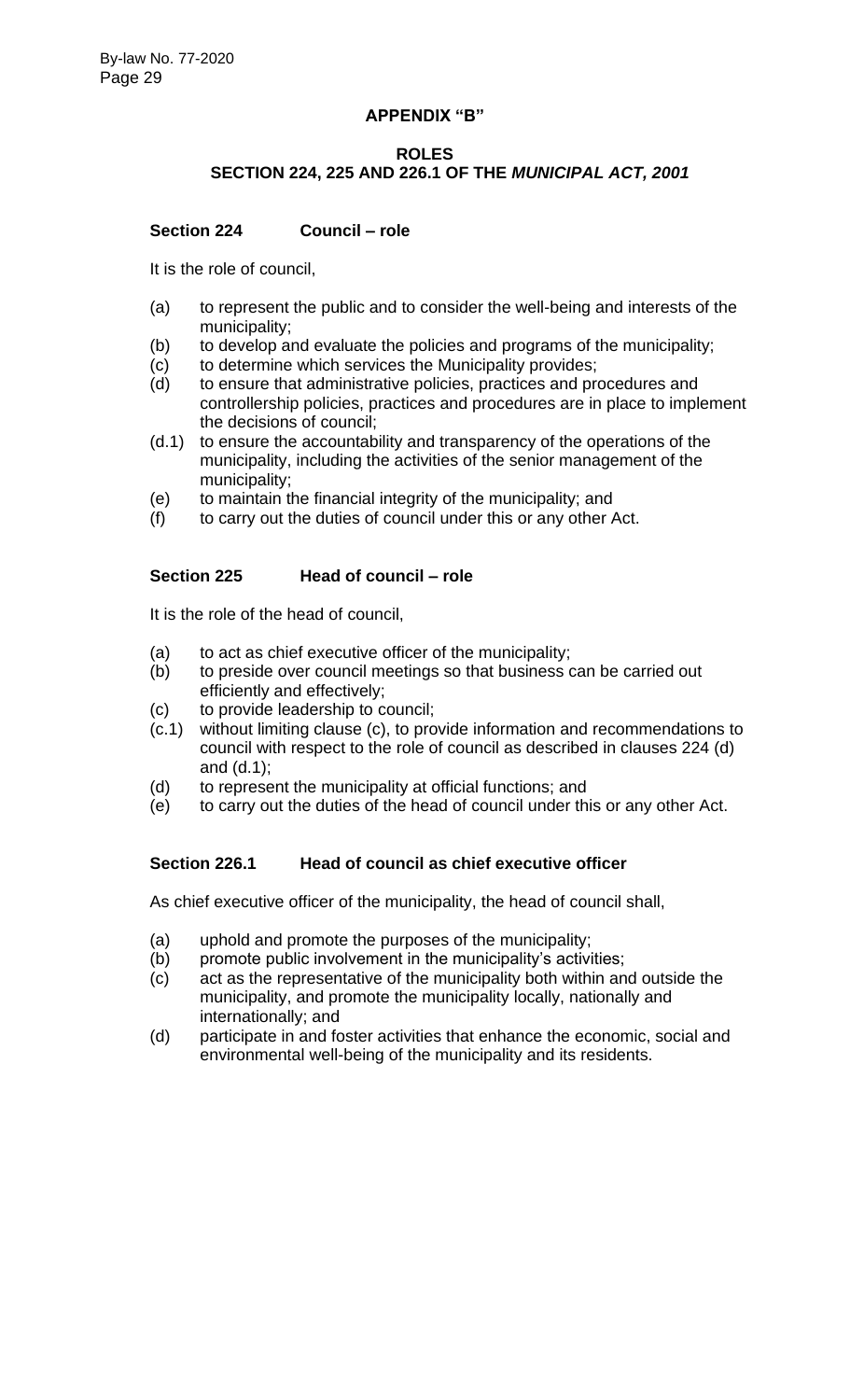#### **APPENDIX "C"**

#### **ELECTRONIC MEETING PROTOCOL**

Amendments to this Electronic Meeting Protocol (hereinafter, "**Protocol**") may be permitted to be made by simple majority vote of Council to accommodate an effective and efficient meeting, so long as any such amendments are not contrary to prevailing Provincial legislation or orders.

#### **Prior to Electronic Meeting**

- (a) The Municipality will ensure agenda material has been posted publicly.
- (b) The method and technology used for an Electronic Meeting in Open Session or Closed Session will be determined by the Chief Administrative Officer in consultation with the Municipal Clerk and the Mayor based on the resources available and the prevailing circumstances and context of the emergency.
- (c) Each Member participating in a meeting by *electronic* means shall be available at least fifteen (15) minutes before the beginning of the meeting to assist staff in establishing the electronic connection.
- (d) Electronic devices are to be muted when not speaking to avoid technical disruption.

#### **General**

- (e) The County Director of Information Technology and/or Information Technology personnel assigned by the County Director of Information Technology will ensure that Councillors, the general public, and the press are able to watch and/or hear the business to be carried out at meetings which are held in Open Session by using an online streaming service in order to ensure that that the meeting is open and transparent. The County Director of Information Technology and/or Information Technology personnel assigned by the County Director of Information Technology will also ensure that Council Members have appropriate contemporaneous input into the meetings electronically through video and/or audio teleconference.
- (f) The County Director of Information Technology and/or Information Technology personnel assigned by the County Director of Information Technology will ensure that Councillors and necessary staff personnel are able to watch and/or hear and/or stream the business to be carried out at in Closed Session meetings and have appropriate contemporaneous input into the session electronically through video and/or audio teleconference.

#### **Chair**

- (g) The Electronic Meeting shall be presided over by the Mayor or their designate.
- (h) Chair is to announce each agenda item on the floor of the meeting and shall maintain an orderly meeting process keeping Members informed.
- (i) The Chair will canvass Members participating by electronic means about their intention to speak to a matter on the floor and will notify each Member when it is his or her turn to speak.